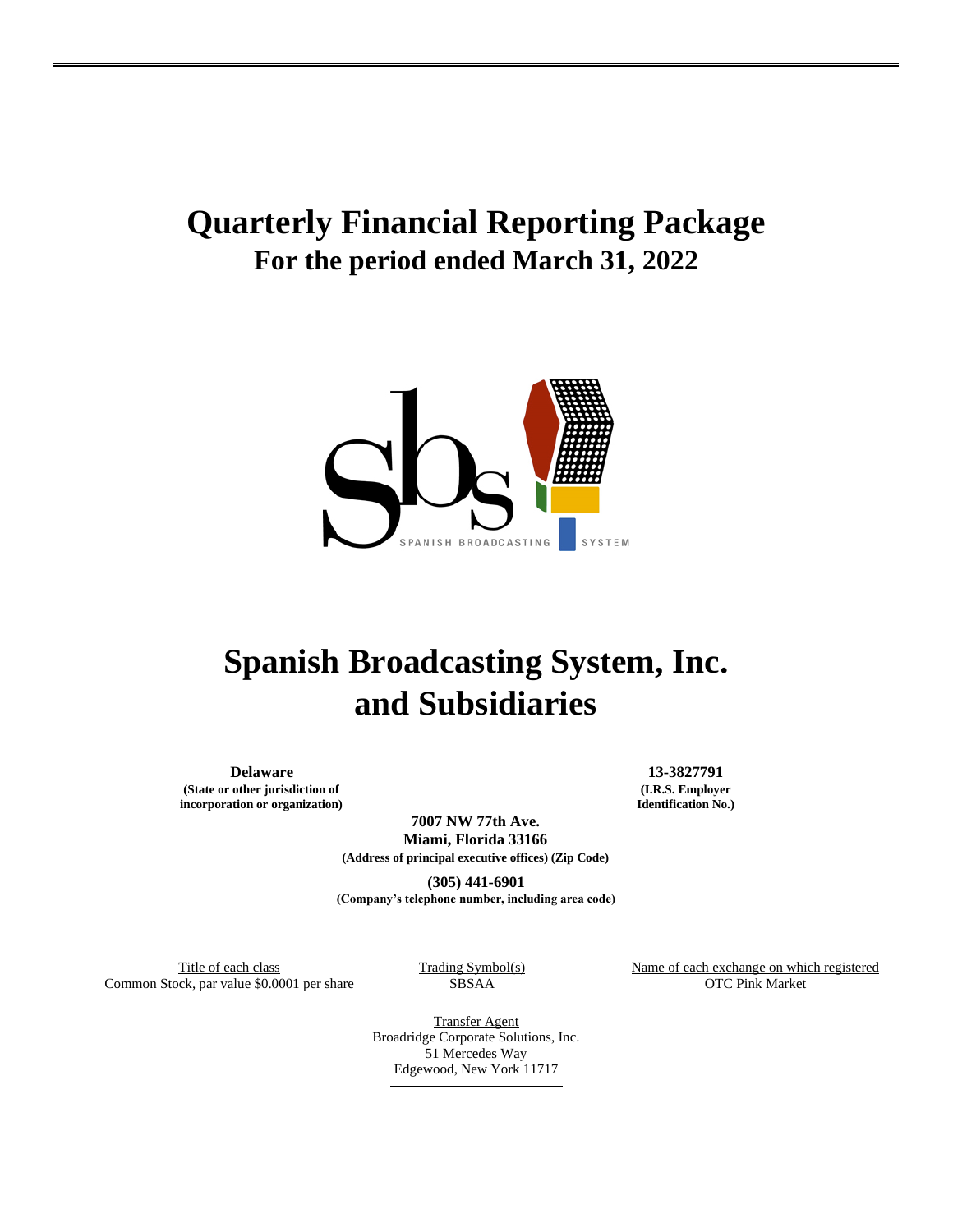# **Table of Contents**

|                                                                                       | Page           |
|---------------------------------------------------------------------------------------|----------------|
| <b>FINANCIAL INFORMATION:</b>                                                         |                |
| <b>Financial Statements - Unaudited</b>                                               | 3              |
| <b>Unaudited Condensed Consolidated Balance Sheets</b>                                | 3              |
| Unaudited Condensed Consolidated Statements of Operations                             | $\overline{4}$ |
| Unaudited Condensed Consolidated Statements of Cash Flows                             | 5              |
| Notes to the Unaudited Condensed Consolidated Financial Statements                    | 6              |
| Management's Discussion and Analysis of Financial Condition and Results of Operations | 17             |
|                                                                                       |                |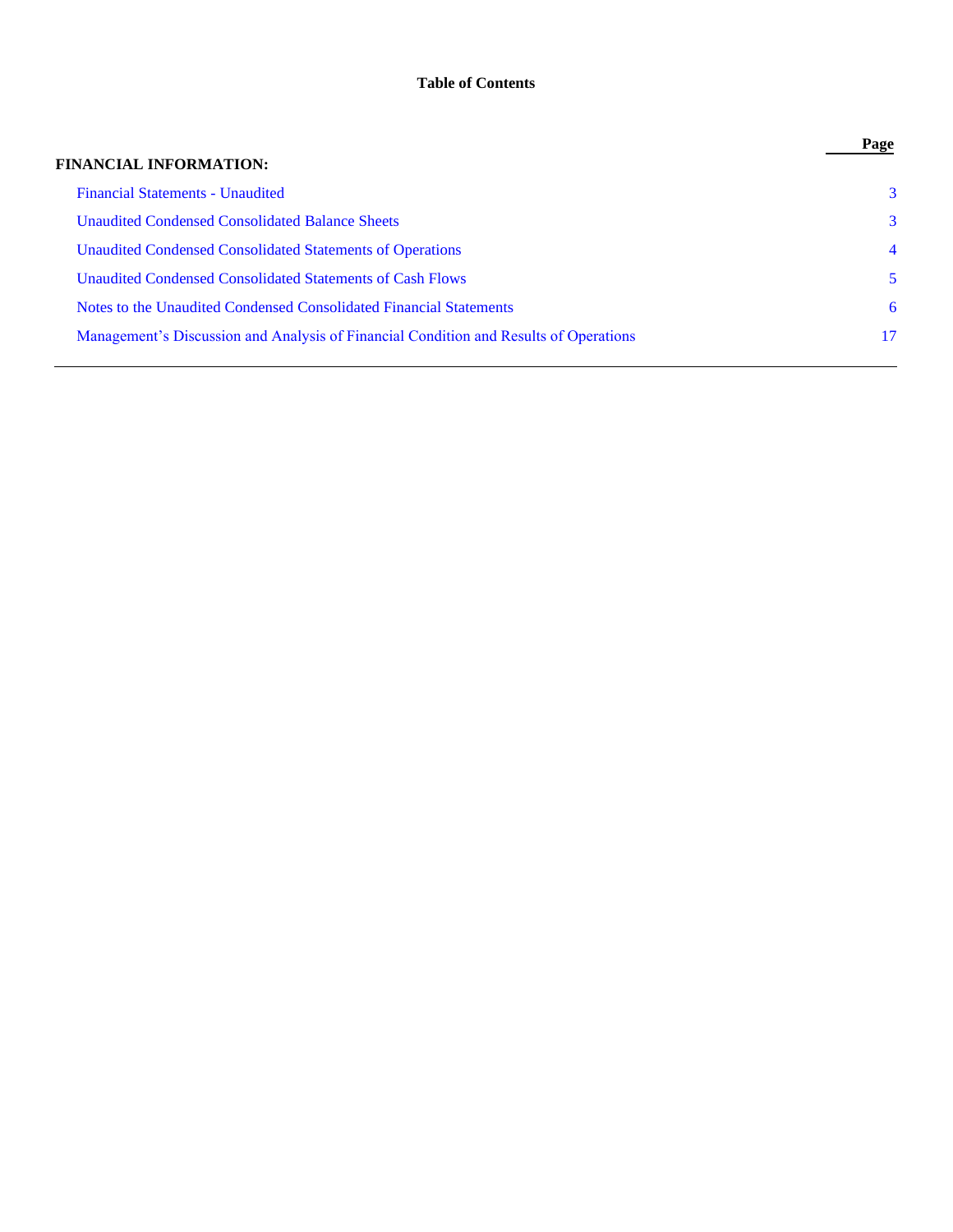# **FINANCIAL INFORMATION**

# <span id="page-2-0"></span>**Financial Statements - Unaudited**

# **SPANISH BROADCASTING SYSTEM, INC. AND SUBSIDIARIES**

Unaudited Condensed Consolidated Balance Sheets

(In thousands, except share data)

<span id="page-2-1"></span>

|                                                                                                                                                                | March 31,<br>2022 |    | December 31,<br>2021 |
|----------------------------------------------------------------------------------------------------------------------------------------------------------------|-------------------|----|----------------------|
| Assets                                                                                                                                                         |                   |    |                      |
| Current assets:                                                                                                                                                |                   |    |                      |
| Cash and cash equivalents                                                                                                                                      | \$<br>19,308      | \$ | 16,243               |
| Receivables:                                                                                                                                                   |                   |    |                      |
| Trade                                                                                                                                                          | 35,458            |    | 50,551               |
| Barter                                                                                                                                                         | 172               |    | 309                  |
|                                                                                                                                                                | 35,630            |    | 50,860               |
| Less: allowance for doubtful accounts                                                                                                                          | 2,857             |    | 3,027                |
| Net receivables                                                                                                                                                | 32,773            |    | 47,833               |
| Prepaid expenses and other current assets                                                                                                                      | 9,223             |    | 8,384                |
| Total current assets                                                                                                                                           | 61,304            |    | 72,460               |
| Property and equipment, net                                                                                                                                    | 21,174            |    | 21,324               |
| FCC broadcasting licenses                                                                                                                                      | 297,179           |    | 297,179              |
| Goodwill                                                                                                                                                       | 32,806            |    | 32,806               |
| Operating lease right-of-use assets                                                                                                                            | 19,368            |    | 19,770               |
| Other assets                                                                                                                                                   | 940               |    | 1,045                |
| Total assets                                                                                                                                                   | \$<br>432,771     | \$ | 444,584              |
| Liabilities and Stockholders' Equity                                                                                                                           |                   |    |                      |
| Current liabilities:                                                                                                                                           |                   |    |                      |
| Accounts payable and accrued expenses                                                                                                                          | \$<br>23,635      | \$ | 25,801               |
| Accrued interest                                                                                                                                               | 3,008             |    | 10,394               |
| Unearned revenue                                                                                                                                               | 801               |    | 1,454                |
| Operating lease liabilities                                                                                                                                    | 1,049             |    | 1,075                |
| Total current liabilities                                                                                                                                      | 28,493            |    | 38,724               |
| Operating lease liabilities - net of current portion                                                                                                           | 20,375            |    | 20,624               |
| 9.75% Senior Secured Notes due 2026, net of deferred financing costs of \$7,396 at March 31, 2022                                                              |                   |    |                      |
| and \$7,872 at December 31, 2021 (Note 7)                                                                                                                      | 302,604           |    | 302,128              |
| Deferred tax liabilities                                                                                                                                       | 56,772            |    | 56,772               |
| Other liabilities, less current portion                                                                                                                        | 3,478             |    | 3,677                |
| <b>Total liabilities</b>                                                                                                                                       | 411,722           |    | 421,925              |
| Stockholders' equity:                                                                                                                                          |                   |    |                      |
| Series C convertible preferred stock, \$0.01 par value and liquidation value. Authorized 600,000                                                               | $\overline{4}$    |    | $\overline{4}$       |
| shares; 380,000 shares issued and outstanding at March 31, 2022 and at December 31, 2021.                                                                      |                   |    |                      |
| Class A common stock, \$0.0001 par value. Authorized 100,000,000 shares; 5,041,878 shares issued<br>and outstanding at March 31, 2022 and at December 31, 2021 | $\mathbf{1}$      |    | $\mathbf{1}$         |
| Class B common stock, \$0.0001 par value. Authorized 50,000,000 shares; 2,340,353 shares issued                                                                |                   |    |                      |
| and outstanding at March 31, 2022 and December 31, 2021                                                                                                        |                   |    |                      |
| Additional paid-in capital                                                                                                                                     | 652,606           |    | 652,544              |
| Accumulated deficit                                                                                                                                            | (631, 562)        |    | (629, 890)           |
| Total stockholders' equity                                                                                                                                     | 21,049            |    | 22,659               |
| Total liabilities and stockholders' equity                                                                                                                     | \$<br>432,771     | \$ | 444,584              |

See accompanying notes to unaudited condensed consolidated financial statements.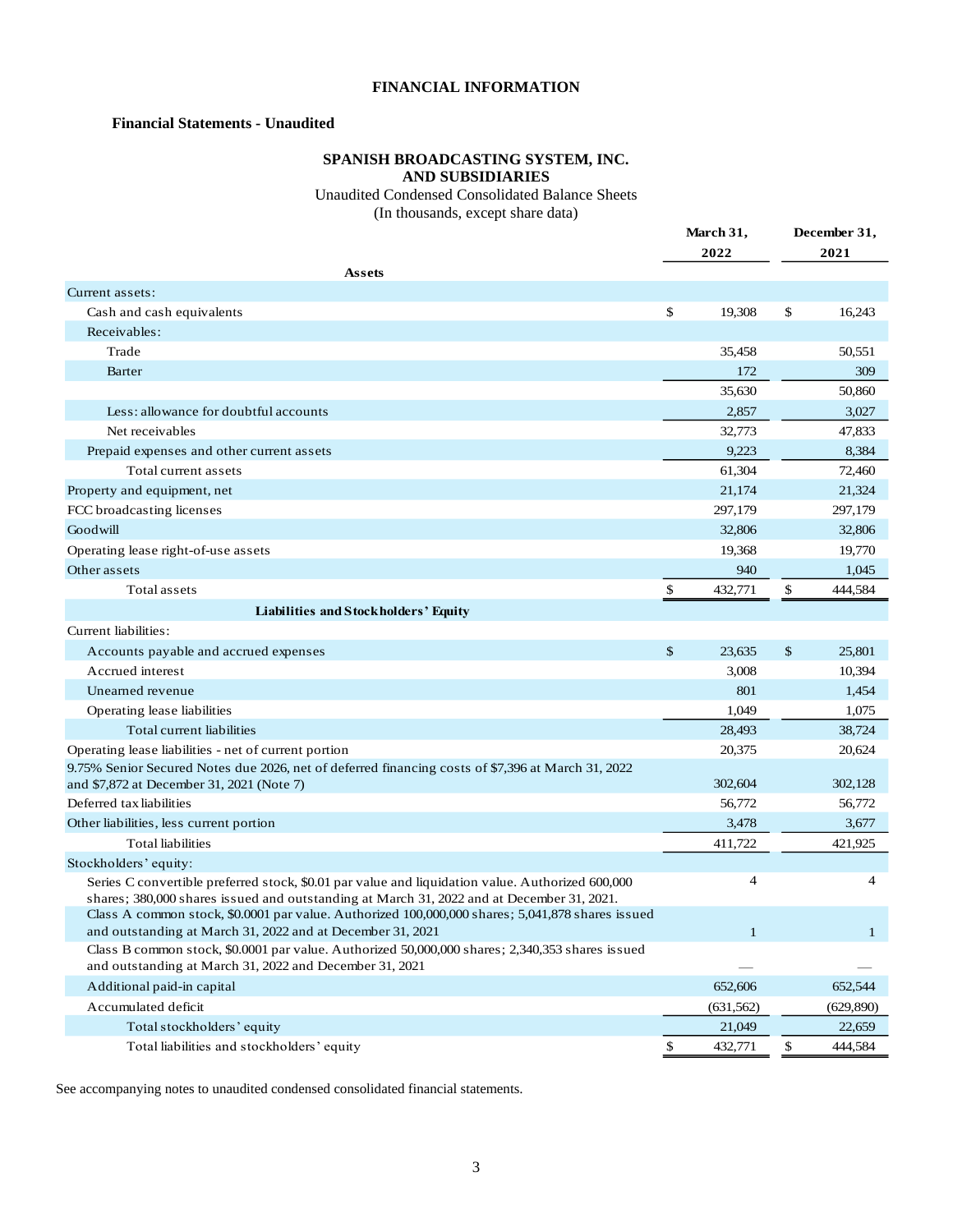## **SPANISH BROADCASTING SYSTEM, INC. AND SUBSIDIARIES**

# Unaudited Condensed Consolidated Statements of Operations (In thousands, except per share data)

<span id="page-3-0"></span>

|                                                                      |               | <b>Three Months Ended</b> |                           |         |
|----------------------------------------------------------------------|---------------|---------------------------|---------------------------|---------|
|                                                                      |               |                           | March 31,                 |         |
|                                                                      |               | 2022                      |                           | 2021    |
| Net revenue                                                          | $\mathcal{S}$ | 40,396                    | $\mathcal{S}$             | 24,643  |
| Operating expenses:                                                  |               |                           |                           |         |
| Engineering and programming                                          |               | 8,406                     |                           | 7,626   |
| Selling, general and administrative                                  |               | 21,496                    |                           | 13,116  |
| Corporate expenses                                                   |               | 3,876                     |                           | 2,474   |
| Depreciation and amortization                                        |               | 793                       |                           | 793     |
| Total operating expenses                                             |               | 34,571                    |                           | 24,009  |
| Gain on the disposal of assets                                       |               | (11)                      |                           | (198)   |
| Recapitalization costs                                               |               |                           |                           | 420     |
| Other operating expenses                                             |               |                           |                           | 1,181   |
| Operating income (loss)                                              |               | 5,836                     |                           | (769)   |
| Other expenses:                                                      |               |                           |                           |         |
| Interest expense                                                     |               | (8,223)                   |                           | (7,865) |
| Dividends on Series B preferred stock classified as interest expense |               |                           |                           | (1,323) |
| Loss before income tax                                               |               | (2, 387)                  |                           | (9,957) |
| Income tax benefit                                                   |               | (715)                     |                           | (679)   |
| Net loss                                                             | \$            | (1,672)                   | $\boldsymbol{\mathsf{S}}$ | (9,278) |
|                                                                      |               |                           |                           |         |
| Class A and B net loss per common share (Note 3)                     |               |                           |                           |         |
| Basic and Diluted                                                    | \$            | (0.21)                    | \$                        | (1.26)  |

See accompanying notes to the unaudited condensed consolidated financial statements.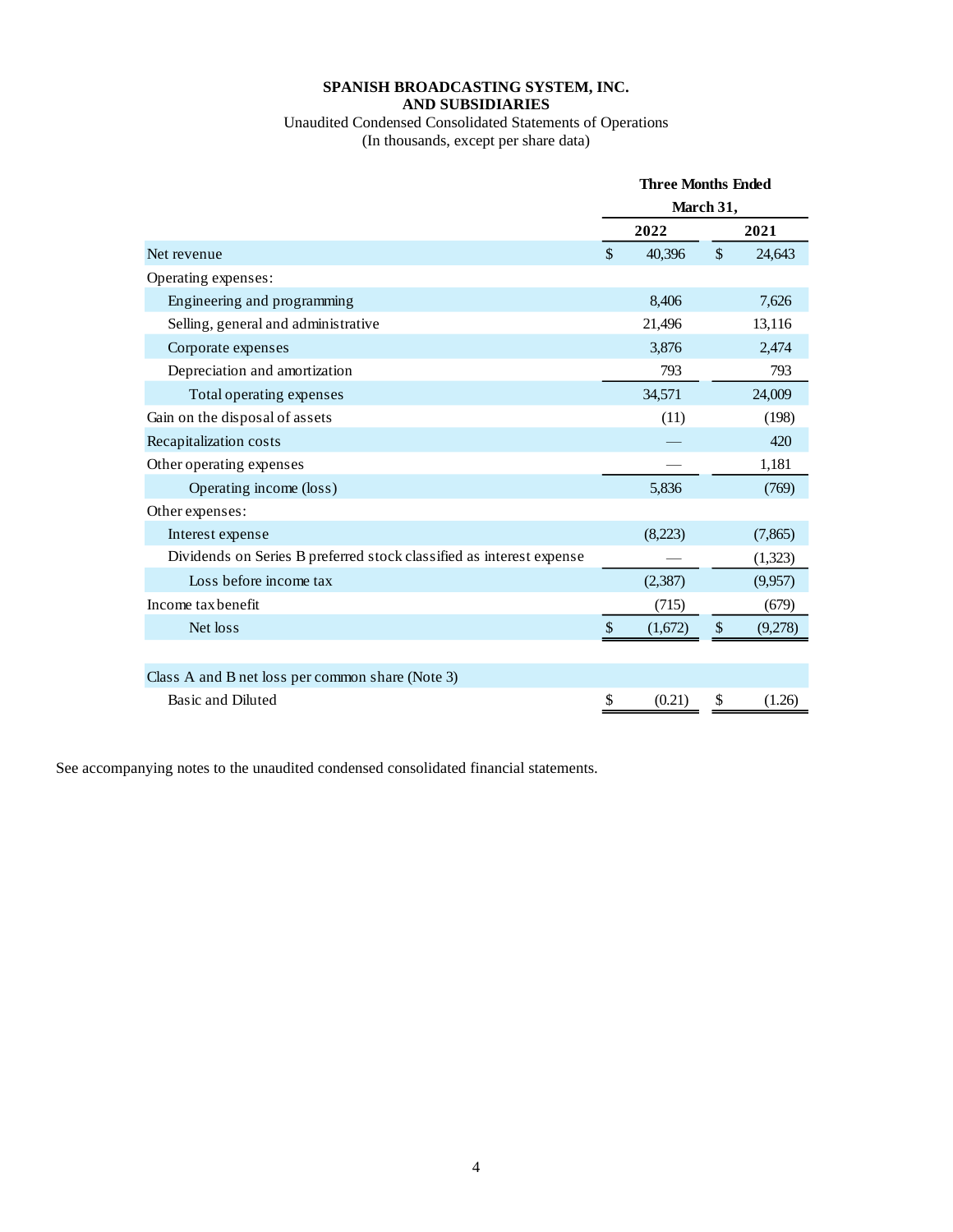# **SPANISH BROADCASTING SYSTEM, INC. AND SUBSIDIARIES**

# Unaudited Condensed Consolidated Statements of Cash Flows

(In thousands)

<span id="page-4-0"></span>

|                                                                                 |              | <b>Three Months Ended</b> |      |            |
|---------------------------------------------------------------------------------|--------------|---------------------------|------|------------|
|                                                                                 |              | March 31,                 |      |            |
|                                                                                 |              | 2022                      |      | 2021       |
| Cash flows from operating activities:                                           |              |                           |      |            |
| Net loss                                                                        | \$           | (1,672)                   | \$   | (9,278)    |
| Adjustments to reconcile net loss to net cash provided by operating activities: |              |                           |      |            |
| Dividends on Series B preferred stock classified as interest expense            |              |                           |      | 1,323      |
| Gain on the disposal of assets, net of disposal costs                           |              | (11)                      |      |            |
| Gain on insurance proceeds received for damage to equipment                     |              |                           |      | (198)      |
| Stock-based compensation                                                        |              | 62                        |      | 1          |
| Depreciation and amortization                                                   |              | 793                       |      | 793        |
| Net barter income                                                               |              | (287)                     |      | (41)       |
| Provision for trade doubtful accounts                                           |              | 25                        |      | 445        |
| Amortization of deferred financing costs                                        |              | 477                       |      | 237        |
| Deferred income taxes                                                           |              |                           |      | (847)      |
| Unearned revenue-barter                                                         |              | 126                       |      | 3          |
| Changes in operating assets and liabilities:                                    |              |                           |      |            |
| Trade receivables                                                               |              | 14.826                    |      | 10,030     |
| Prepaid expenses and other current assets                                       |              | 411                       |      | (338)      |
| Other assets                                                                    |              | 498                       |      | 1,598      |
| Accounts payable and accrued expenses                                           |              | (2,116)                   |      | 599        |
| Accrued interest                                                                |              | (7, 386)                  |      | 2,173      |
| Other liabilities                                                               |              | (804)                     |      | (187)      |
| Net cash provided by operating activities                                       |              | 4,942                     |      | 6,313      |
| Cash flows from investing activities:                                           |              |                           |      |            |
| Purchases of property and equipment                                             |              | (710)                     |      | (834)      |
| Proceeds from the sale of property and equipment                                |              | 11                        |      |            |
| Insurance proceeds received for damage to equipment                             |              | 72                        |      | 198        |
| Net proceeds towards FCC repack assets                                          |              |                           |      | 64         |
| Deposit towards the acquisition of radio stations                               |              | (1,250)                   |      |            |
| Net cash used in investing activities                                           |              | (1,877)                   |      | (572)      |
| Cash flows from financing activities:                                           |              |                           |      |            |
| Proceeds from 9.75% senior secured notes due 2026                               |              |                           |      | 310,000    |
| Payment of financing fees                                                       |              |                           |      | (9, 479)   |
| Payment of 12.5% senior secured notes                                           |              |                           |      | (249, 864) |
| Repurchase and redemption Series B preferred stock                              |              |                           |      | (69, 694)  |
| Net cash used in financing activities                                           |              |                           |      | (19,037)   |
| Net increase (decrease) in cash and cash equivalents                            |              | 3,065                     |      | (13,296)   |
| Cash and cash equivalents at beginning of period                                |              | 16,243                    |      | 28,178     |
| Cash and cash equivalents at end of period                                      | $\mathbb{S}$ | 19,308                    | $\$$ | 14,882     |
| Supplemental cash flows information:                                            |              |                           |      |            |
| Interest paid                                                                   | \$           | 15,132                    | \$   | 5,394      |
| Income tax paid with cash                                                       | \$           | 70                        | \$   | 217        |
| Noncash investing and financing activities:                                     |              |                           |      |            |
| Gain on repurchase of Series B preferred stock                                  | \$           |                           | \$   | 118,752    |
| Common stock issuance in settlement of Series B preferred stock                 | \$           |                           | \$   | 7,660      |

See accompanying notes to unaudited condensed consolidated financial statements.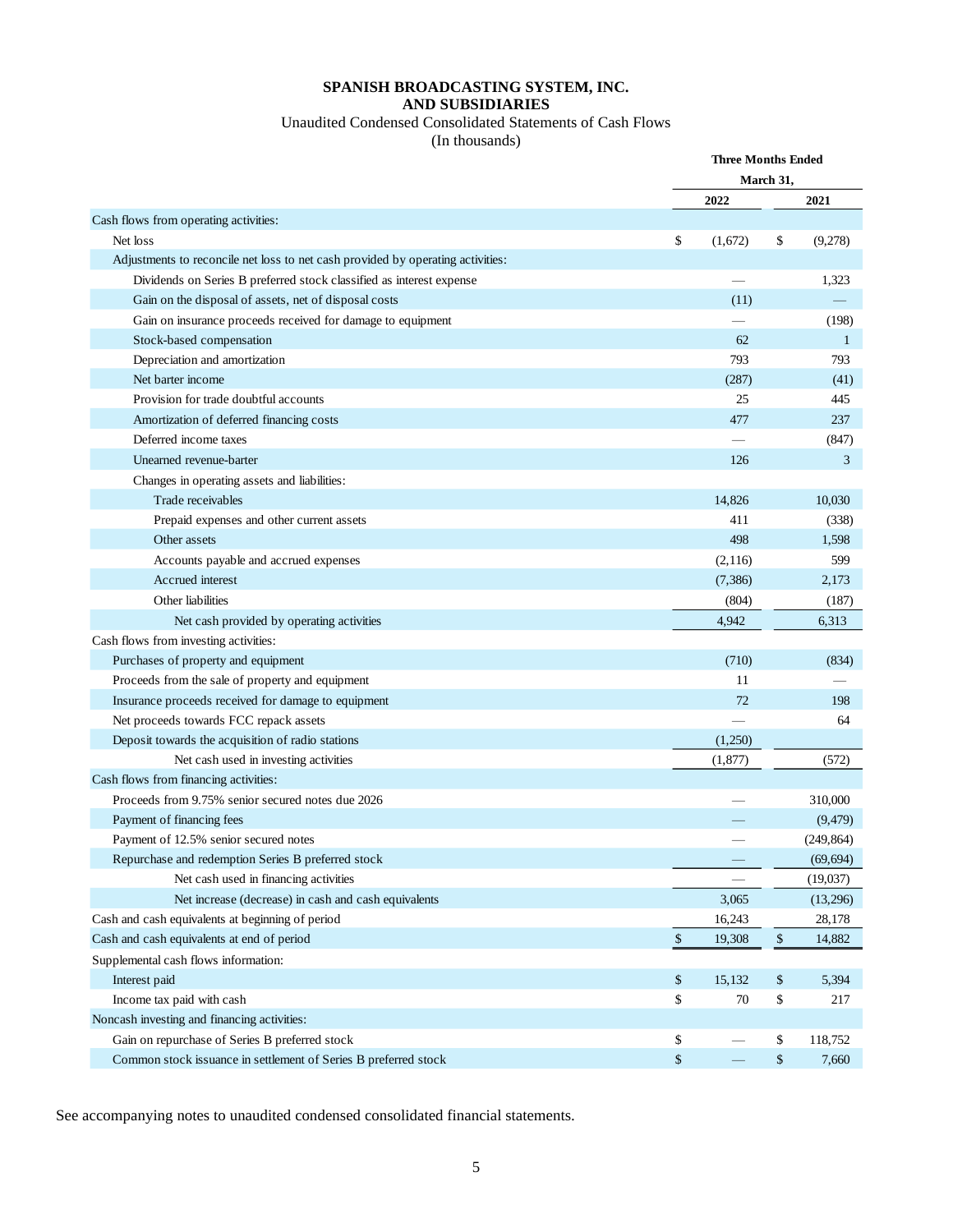# **SPANISH BROADCASTING SYSTEM, INC. AND SUBSIDIARIES**

# **NOTES TO THE UNAUDITED CONDENSED CONSOLIDATED FINANCIAL STATEMENTS**

# <span id="page-5-0"></span>**1. Basis of Presentation**

The unaudited condensed consolidated financial statements include the accounts of Spanish Broadcasting System, Inc. and its subsidiaries (the Company, we, us, our or SBS). All intercompany balances and transactions have been eliminated in consolidation. The accompanying unaudited condensed consolidated financial statements as of March 31, 2022, and December 31, 2021 and for the three month periods ended March 31, 2022 and 2021 have been prepared in accordance with U.S. generally accepted accounting principles ("GAAP") for interim financial information. They do not include all information and notes required by U.S. GAAP for complete financial statements. These unaudited condensed consolidated financial statements should be read in conjunction with our consolidated financial statements included in our Year End Financial Reporting Package for the fiscal year ended December 31, 2021. In the opinion of management, the accompanying unaudited condensed consolidated financial statements contain all adjustments, which are all of a normal and recurring nature, necessary for a fair presentation of the results of the interim periods. Additionally, we evaluated subsequent events after the balance sheet date of March 31, 2022 through the financial statements' issuance date. The results of operations for the three months ended March 31, 2022 are not necessarily indicative of the results for the entire year ending December 31, 2022 or for any future interim or annual periods.

The preparation of consolidated financial statements in conformity with U.S. GAAP requires management to make estimates and assumptions that affect the reported amounts of assets and liabilities, and disclosure of contingent assets and liabilities at the date of the consolidated financial statements and the reported amounts of revenues and expenses during the reporting period. Significant items subject to such estimates and assumptions include the allowance for doubtful accounts, the realization of deferred tax assets, the useful lives and future cash flows used for testing the recoverability of property and equipment, the recoverability of FCC broadcasting licenses, and goodwill, the recoverability of right-of-use assets, the fair value of Level 2 financial instruments, production tax credits, the assessment as to whether it is reasonably certain that we will exercise our options to extend lease terms when available, the present value of lease payments used to calculate our lease liabilities and related right-of-use assets which includes the use of estimated incremental borrowing rate ("IBR"), contingencies and litigation. These estimates and assumptions are based on management's best judgments. Management evaluates its estimates and assumptions on an ongoing basis using historical experience and other factors, including the current economic environment, which management believes to be reasonable under the circumstances. Management adjusts such estimates and assumptions as facts and circumstances dictate. Illiquid credit markets, volatile equity markets and reductions in advertising spending have combined to increase the uncertainty inherent in such estimates and assumptions. Actual results could differ from these estimates.

The COVID-19 pandemic continues to create uncertainty and disruption in the global economy and financial markets. It is reasonably possible that these uncertainties could materially impact our estimates related to, but not limited to, allowance for doubtful accounts, FCC broadcast licenses, goodwill and income taxes. As a result, many of our estimates and assumptions require increased judgment and carry a higher degree of variability and volatility. Our estimates may change as new events occur and additional information emerges, and such changes are recognized or disclosed in our consolidated financial statements.

#### **2. Revenue**

In accordance with ASC 606, revenue is recognized when a customer obtains control of promised services. The amount of revenue recognized and reported reflects the consideration to which the Company expects to be entitled to receive in exchange for these services and entitled under the contract. Substantially all deferred revenue is recognized within twelve months of the payment date. To achieve this core principle, the Company applies the following five steps:

- 1) Identify the contract with a customer,
- 2) Identify the performance obligations in the contract,
- 3) Determine the transaction price,
- 4) Allocate the transaction price to performance obligations in the contract, and
- 5) Recognize revenue when or as the Company satisfies a performance obligation.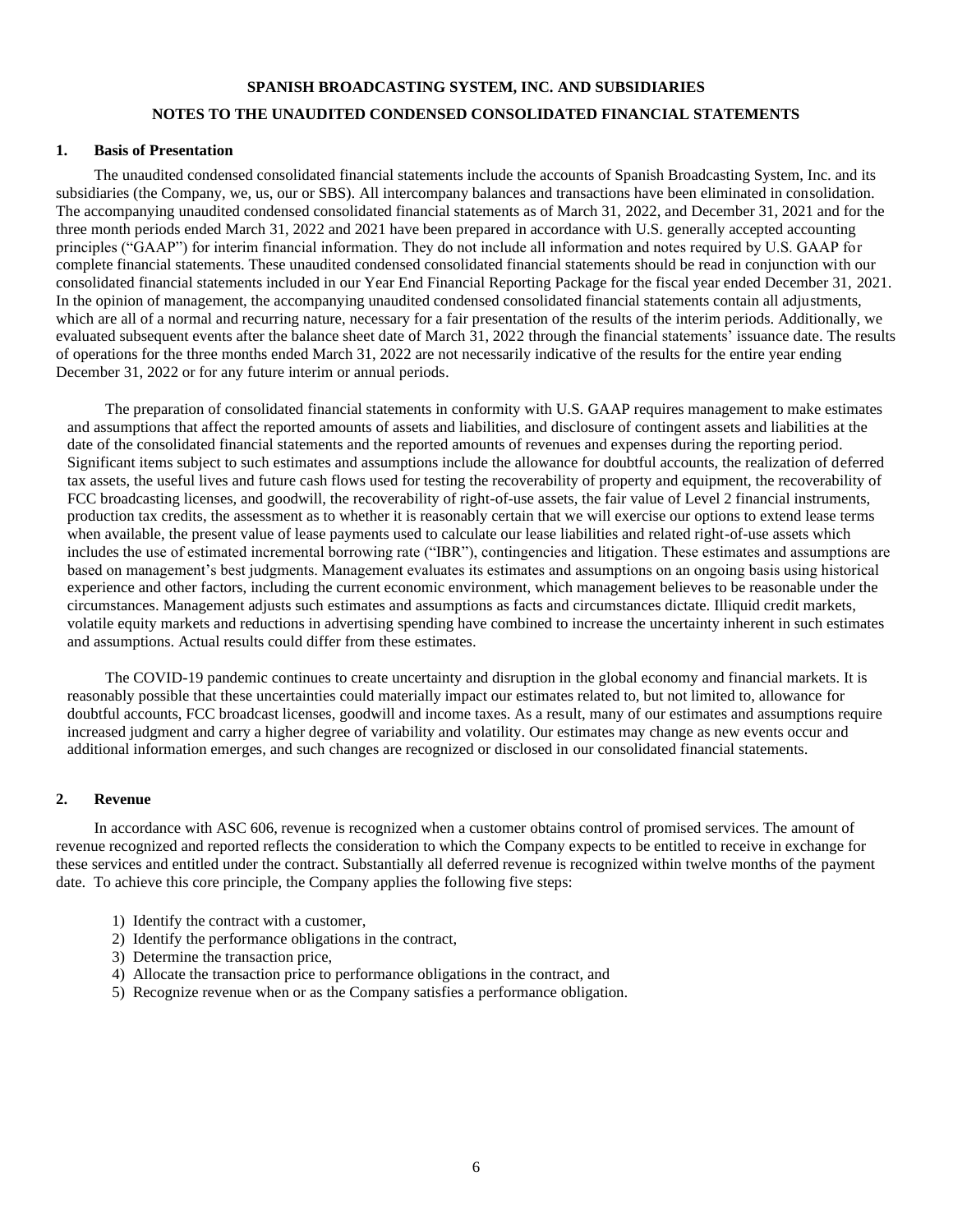#### *Disaggregation of Revenue*

The following table summarizes revenue from contracts with customers for the three months ended March 31, 2022 and 2021 (in thousands):

|                                      | <b>Three Months Ended</b> |        |    |        |  |
|--------------------------------------|---------------------------|--------|----|--------|--|
|                                      | March 31,                 |        |    |        |  |
|                                      | 2022                      |        |    | 2021   |  |
|                                      |                           |        |    |        |  |
| Local, national, digital and network | \$                        | 33,641 | \$ | 26,578 |  |
| Special events                       |                           | 9,350  |    |        |  |
| Barter                               |                           | 1,488  |    | 1,180  |  |
| Other                                |                           | 545    |    | 706    |  |
| Gross revenue                        | \$                        | 45,024 | \$ | 28,464 |  |
| Less: Agency commissions             |                           | 4,628  |    | 3,821  |  |
| Net revenue                          | \$                        | 40,396 | \$ | 24,643 |  |

#### *Nature of Products and Services*

# **(a) Local, national, digital and network advertising**

Local and digital revenues generally consist of advertising airtime sold in a station's local market, the Company's La Musica application or its websites either directly to the advertiser or through an advertiser's agency. Local revenue includes local spot sales, integrated sales, sponsorship sales and paid programming (or infomercials). National revenue generally consists of advertising airtime sold to agencies purchasing advertising for multiple markets. National sales are generally facilitated by an outside national representation firm, which serves as an agent in these transactions. Revenues from national advertisers are presented as net of agency commissions as this is the amount that the Company expects to be entitled to receive in exchange for these services and entitled to under the contract. Network revenue generally consists of advertising airtime sold on the AIRE Radio Networks platform by network sales staff.

A contract for local, national, digital and network advertising exists only at the time commercial substance is present. For each contract, the Company considers the promise to air or display advertisements, each of which is distinct, to be the identified performance obligation. The price as specified on a customer purchase order is considered the standalone selling price as it is an observable input which depicts the price as if sold to a similar customer in similar circumstances. Revenue is recognized when control is transferred to the customer (i.e., when the Company's performance obligation is satisfied), which typically occurs as an advertisement airs or appears.

# **(b) Special events**

Special events revenue is generated from ticket sales, as well as through profit-sharing arrangements for producing or coproducing live concerts and events promoted by radio and television stations.

In addition to ticket sales, the Company enters into profit-sharing arrangements to produce or co-produce live concerts and events with partners which may also purchase various production services from the company. These contracts include multiple promises that the Company evaluates to determine if the promises are separate performance obligations. Once the Company determines the performance obligations and the transaction price, including estimating the amount of variable consideration, the Company then allocates the transaction price to each performance obligation in the contract based on a relative stand-alone selling price method or using the variable consideration allocation exception if the required criteria are met. The corresponding revenues are recognized as the related performance obligations are satisfied, which may occur over time (i.e., term of agreement) or at a point in time (i.e., event completion). To determine if revenue should be reported gross as principal or net as agent, the Company considers indicators such as if it is the party primarily responsible for fulfillment, has inventory risk, and has discretion in establishing price to determine control. When management determines it controls an event, it is acting as the principal and records revenue gross. When management determines it does not control an event, it is acting as an agent and records revenue net.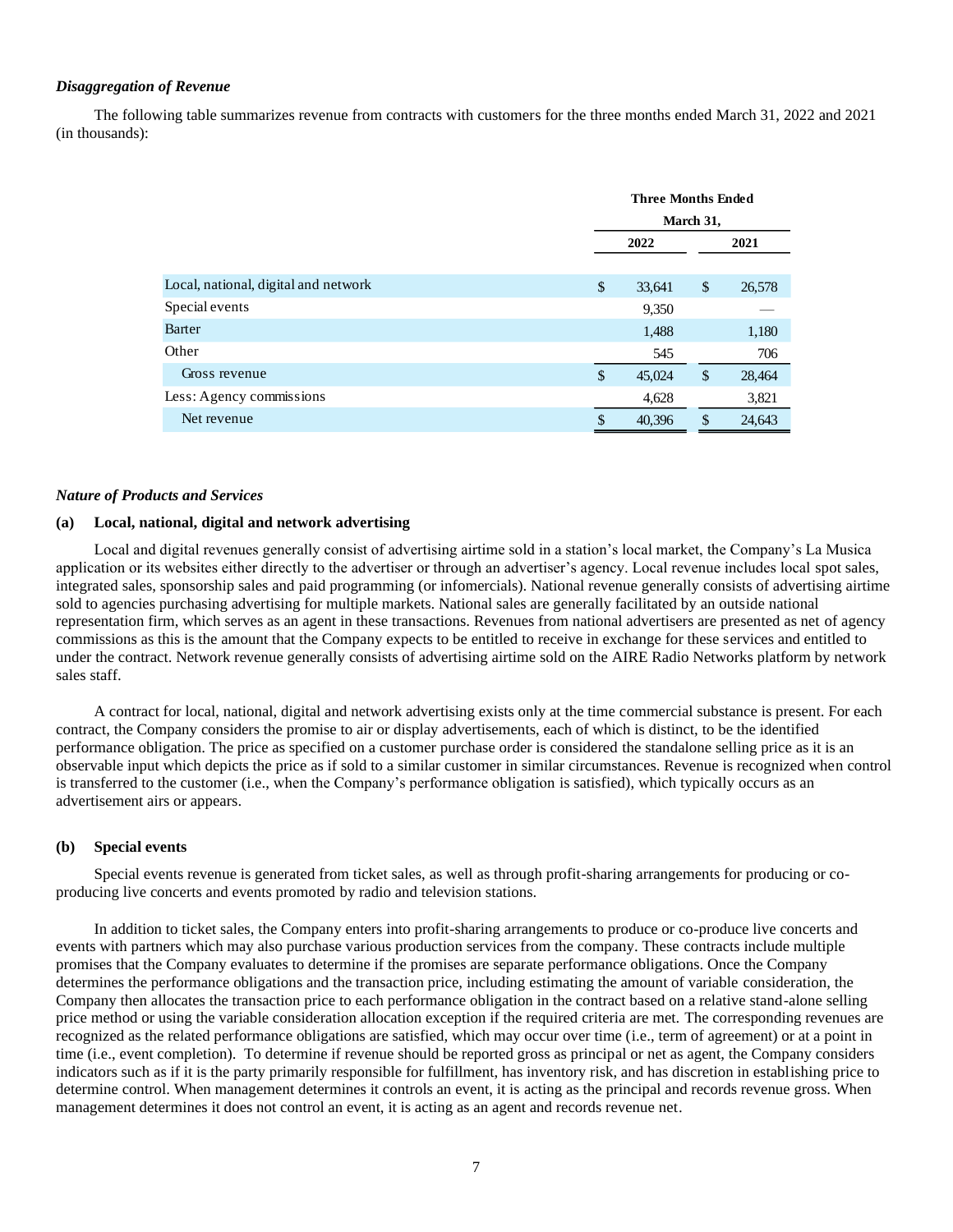# **(c) Barter advertising**

Barter sales agreements are used to reduce cash paid for operating costs and expenses by exchanging advertising airtime for goods or services.

A contract for barter advertising exists only at the time commercial substance is present. For each contract, the Company considers the promise to air or display advertisements, each of which is distinct, to be the identified performance obligation. The price as specified on a counterparty's purchase order is considered the standalone selling price as it is an observable input which depicts the price as if sold to a similar customer in similar circumstances. Revenue is recognized when control is transferred to the customer (i.e., when the Company's performance obligation is satisfied), which typically occurs as an advertisement airs or displays.

For the three months ended March 31, 2022 and 2021, barter revenue of \$1.5 million and \$1.2 million was offset by barter expense of \$1.2 million and \$1.1 million, respectively.

#### **(d) Other revenue**

Other revenue consists of syndication revenue, subscriber revenue and other revenue. Syndication revenue is recognized from licensing various MegaTV content and is payable on a usage-based model. Subscriber revenue is payable in a per subscriber form from cable and satellite providers. Other revenue consists primarily of renting available tower space or sub-channels and various other non-broadcast related revenues.

The Company considers signed license or subscriber agreements to be the contract with a customer for the sale of syndicated or subscriber related content. For each contract, the Company considers making content available to the customer to be the identified performance obligation. The price as specified on a counterparty's agreement, which is generally stated on a per user basis, is considered the standalone selling price as it is an observable input which depicts the price as if sold to a similar customer in similar circumstances. Revenue is recognized when control is transferred to the customer (i.e., when the Company's performance obligation is satisfied), which typically occurs on a month-to-month basis. Other revenues related to renting tower space are recognized in accordance with ASC 842 - Leases.

#### *Significant Judgments*

As part of its consideration of the existence of contracts, the Company evaluates certain factors including the customer's ability to pay (or credit risk). Advertising contracts are for one year or less. In determining the transaction price, the Company evaluates whether the price is subject to refund or adjustment to determine the net consideration to which the Company expects to be entitled. In determining whether control has transferred, the Company considers if there is a present right to payment and legal title, along with risks and rewards of ownership having transferred to the customer.

#### *Contract Balances*

During the three months ended March 31, 2022, there were \$0.6 million of local, national, digital and network revenue recognized that were included in the unearned revenue balances at the beginning of the period. During the three months ended March 31, 2022, there was \$0.4 million of special events revenue recognized that was included in the unearned balances at the beginning of the period. Barter revenues that were included in unearned revenue balances at the beginning of the period were recognized in the amount of \$0.3 million for the three months ended March 31, 2022. Other revenue recognized during the three months ended March 31, 2022 that were included in unearned revenue balances at the beginning of the period were not significant. On March 31, 2022 there was \$1.7 million of variable consideration in the form of agency-based volume discounts accrued as contract liabilities within accrued expenses as compared to \$1.4 million for the year-ended December 31, 2021. Variable consideration in the form of agencybased volume discounts of \$0.3 million were recognized and recorded as contract liabilities within accrued expenses during the three months ended March 31, 2022.

#### *Transaction Price Allocated to the Remaining Performance Obligation*

The Company has elected to use the optional exemption in ASC 606-10-50-14 with regard to disclosing balances associated with remaining performance obligations. Revenue expected to be recognized in any future year related to remaining performance obligations, excluding revenue pertaining to contracts that have an original expected duration of one year or less, contracts where revenue is recognized as invoiced and contracts with variable consideration related to undelivered performance obligations, is not material.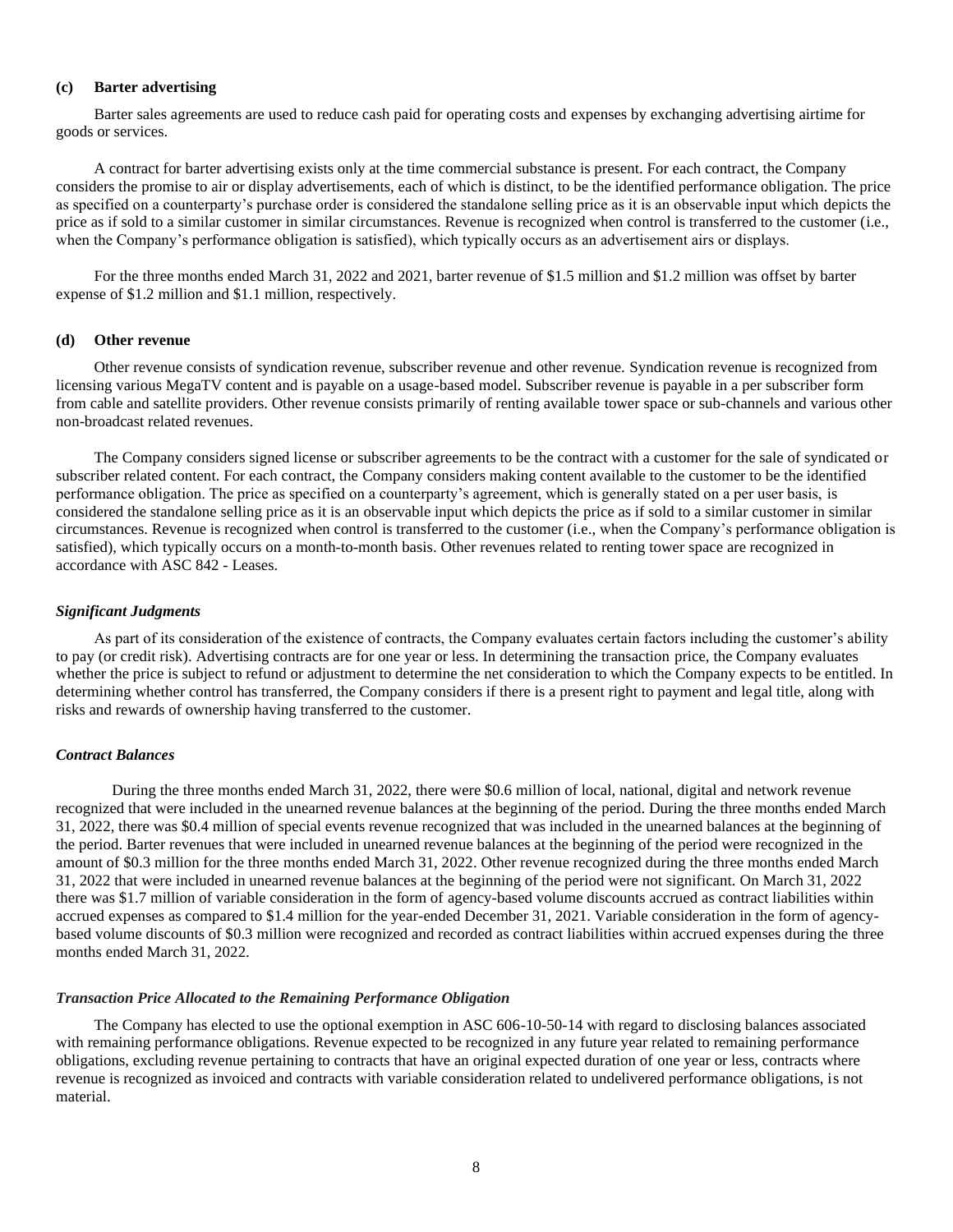## *Assets Recognized from the Costs to Obtain a Contract with a Customer*

ASC 606 requires that the Company capitalize incremental costs of obtaining a contract such as sales commissions. The guidance provides certain practical expedients that limit this requirement. The Company has elected to use the practical expedient in ASC 340-40-25-4 which allows us to recognize the incremental cost of obtaining a contract, such as sales commissions paid to our employees, as an expense when incurred if the amortization period of the asset that the entity otherwise would have recognized is one year or less.

### **3. Basic and Diluted Net Loss Per Common Share**

In calculating net loss per share, the Company follows the two-class method, which distinguishes between classes of securities based on the proportionate participation rights of each security type in the Company's undistributed net loss. The Company's Class A common stock, Class B common stock and Series C convertible preferred stock share equally on an as-converted basis with respect to net loss.

Basic net loss per common share was computed by dividing net loss available to common stockholders by the weighted average number of shares of common stock and convertible preferred stock outstanding for each period presented. Diluted net loss per common share is computed by giving effect to common stock equivalents as if they were outstanding for the entire period. The following table summarizes the net loss applicable to common stockholders and the net loss per common share for the three months ended March 31, 2022 and 2021 (in thousands, except per share data):

|                                                  | Three Months Ended March 31, |                |    |                |              |          |                                  |         |               |         |    |          |
|--------------------------------------------------|------------------------------|----------------|----|----------------|--------------|----------|----------------------------------|---------|---------------|---------|----|----------|
|                                                  |                              |                |    | 2022           |              |          |                                  |         |               | 2021    |    |          |
|                                                  |                              | <b>Class A</b> |    | <b>Class B</b> |              | Series C | <b>Class A</b><br><b>Class B</b> |         |               |         |    | Series C |
| Basic net loss per share:                        |                              |                |    |                |              |          |                                  |         |               |         |    |          |
| Numerator                                        |                              |                |    |                |              |          |                                  |         |               |         |    |          |
| Allocation of undistributed earnings             | \$                           | (1,035)        | \$ | (481)          | \$           | (156)    | \$                               | (5,360) | $\mathbb{S}$  | (2,957) | \$ | (961)    |
| Denominator                                      |                              |                |    |                |              |          |                                  |         |               |         |    |          |
| Number of shares used in per share               |                              |                |    |                |              |          |                                  |         |               |         |    |          |
| computation (as converted)                       |                              | 5,042          |    | 2,340          |              | 760      |                                  | 4,242   | <sup>\$</sup> | 2,340   |    | 760      |
| Basic net loss per share                         | \$.                          | (0.21)         | \$ | (0.21)         | \$           | (0.21)   | $\mathbb{S}$                     | (1.26)  | $\mathbb{S}$  | (1.26)  | \$ | (1.26)   |
|                                                  |                              |                |    |                |              |          |                                  |         |               |         |    |          |
| Diluted net loss per share:                      |                              |                |    |                |              |          |                                  |         |               |         |    |          |
| Numerator                                        |                              |                |    |                |              |          |                                  |         |               |         |    |          |
| Allocation of undistributed earnings             | \$                           | (1,035)        | \$ | (481)          | \$           | (156)    | \$                               | (5,360) | \$            | (2,957) | \$ | (961)    |
| Denominator                                      |                              |                |    |                |              |          |                                  |         |               |         |    |          |
| Number of shares used in basic computation       |                              | 5,042          |    | 2,340          |              | 760      |                                  | 4,242   |               | 2,340   |    | 760      |
| Weighted-average impact of dilutive equity       |                              |                |    |                |              |          |                                  |         |               |         |    |          |
| instruments                                      |                              |                |    |                |              |          |                                  |         |               |         |    |          |
| Number of shares used in per share               |                              |                |    |                |              |          |                                  |         |               |         |    |          |
| computation (as converted)                       |                              | 5,042          |    | 2,340          |              | 760      |                                  | 4,242   |               | 2,340   |    | 760      |
| Diluted net loss per share                       | $\mathbb{S}$                 | (0.21)         | \$ | (0.21)         | $\mathbb{S}$ | (0.21)   | $\mathcal{S}$                    | (1.26)  | $\mathcal{S}$ | (1.26)  | \$ | (1.26)   |
|                                                  |                              |                |    |                |              |          |                                  |         |               |         |    |          |
| Common stock equivalents excluded from           |                              |                |    |                |              |          |                                  |         |               |         |    |          |
| calculation of diluted net loss per share as the |                              |                |    |                |              |          |                                  |         |               |         |    |          |
| effect would have been anti-dilutive:            |                              | 335            |    |                |              |          |                                  | 402     |               |         |    |          |

In conjunction with the settlement of the 10 ¾% Series B Cumulative Exchangeable Redeemable Preferred Stock ("the Series B Preferred Stock"), the Company reserved 1,939,365 (adjusted for fractional shares) shares of its Class A common stock. As of the three months ended March 31, 2022, the Company has issued 771,797 shares of Class A common stock to the Selling Series B Preferred Holders in accordance with the terms and conditions of the Series B Purchase Agreement. The remaining 1,167,568 reserved shares were not included in calculating basic or diluted net loss per share as of March 31, 2022. As of the three months ended March 31, 2021, the Company had not issued any of the reserved Class A common stock to the Selling Series B Preferred Holders.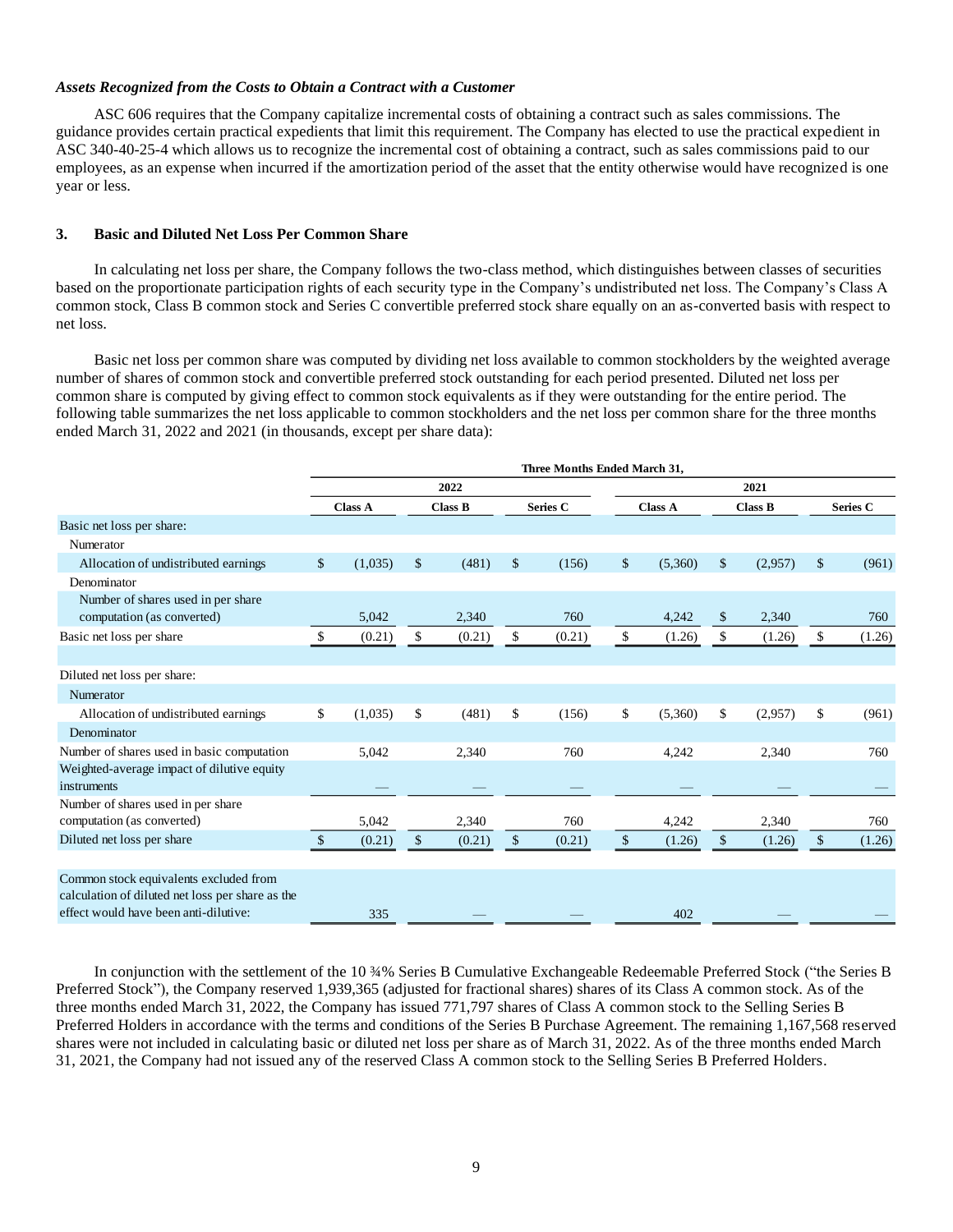# **4. Stockholders' Equity**

The changes in stockholder's equity (deficit) for the three-month period ended March 31, 2022 and 2021 are as follows:

|                                                          |    | <b>Three Months Ended</b> |                           |            |  |
|----------------------------------------------------------|----|---------------------------|---------------------------|------------|--|
|                                                          |    | March 31,                 |                           |            |  |
|                                                          |    | 2022                      |                           | 2021       |  |
| Beginning balance                                        | \$ | 22,659                    | $\boldsymbol{\mathsf{S}}$ | (105, 412) |  |
| Net loss                                                 |    | (1,672)                   |                           | (9,278)    |  |
| Stock-based compensation                                 |    | 62                        |                           |            |  |
| Gain and issuance of class A common stock related to the |    |                           |                           |            |  |
| Series B Settlement and Purchase Agreement               |    |                           |                           | 126,412    |  |
| Ending balance                                           | \$ | 21,049                    | \$                        | 11.723     |  |

#### **Gain and issuance of Class A common stock related to the Series B Settlement and Purchase Agreement**

On February 5, 2021, the Company entered into the Series B Settlement Agreement and Series B Purchase Agreement with holders owning 85,265 shares, or 94.16%, of our Series B Preferred Stock (the "Selling Series B Preferred Holders"). Pursuant to the Series B Settlement Agreement, we, together with the Selling Series B Preferred Holders, agreed to fully resolve and settle all claims and causes of action arising out of, or related to, the Preferred Holder Complaint or the Series B Preferred Stock. We entered into the Series B Purchase Agreement with the Selling Series B Preferred Holders whereby we purchased from the Selling Series B Preferred Holders 85,265 shares of Series B Preferred Stock for: (i) their pro rata share of an aggregate cash purchase price of \$60 million (pro rata share calculated based upon 90,548 shares of Series B Preferred Stock) and (ii) their pro rata share of 1,939,365 (adjusted for fractional shares) shares, or 19.99%, of our Class A Common Stock (pro rata share calculated based upon 85,265 shares of Series B Preferred Stock). We reserved the 1,939,365 (adjusted for fractional shares) shares of Class A Common Stock and will issue to each Selling Series B Preferred Stockholder their pro rata shares subject to receipt of appropriate certifications and/or requisite regulatory approval. As of March 31, 2022, the Company has issued 771,797 shares of the reserved Class A common stock to various Selling Series B Preferred Holders in accordance with the terms and conditions of the Series B Purchase Agreement. With respect to the remaining 5.84%, or 5,283 shares, of Series B Preferred Stock, on March 18, 2021, we redeemed such shares of Series B Preferred Stock for \$11.5 million, a price equal to 100% of the liquidation preference plus all accumulated and unpaid dividends per share to, but excluding, the date of redemption in accordance with the Certificate of Designations.

The Company recognized a gain of \$118.8 million on settlement with the Series B shareholders as an increase to additional paid in capital as the transaction was in essence a capital transaction with equity holders (both before and after the settlement). The Company analogized troubled debt restructuring accounting guidance to calculate the gain on the repurchased Series B preferred stock. The following table summarizes the calculation of the recognized gain as of March 31, 2021 (in thousands):

|                                                        | March 31, |
|--------------------------------------------------------|-----------|
|                                                        | 2021      |
| Series B Carrying Value of Selling Group               | 184,618   |
| Less: fair value of Class A common stock granted       | 7,660     |
| Net carrying value                                     | 176,958   |
| Less: cash payments, including direct expenses         | 58,206    |
| Gain on repurchase of Selling Series B preferred stock | 118,752   |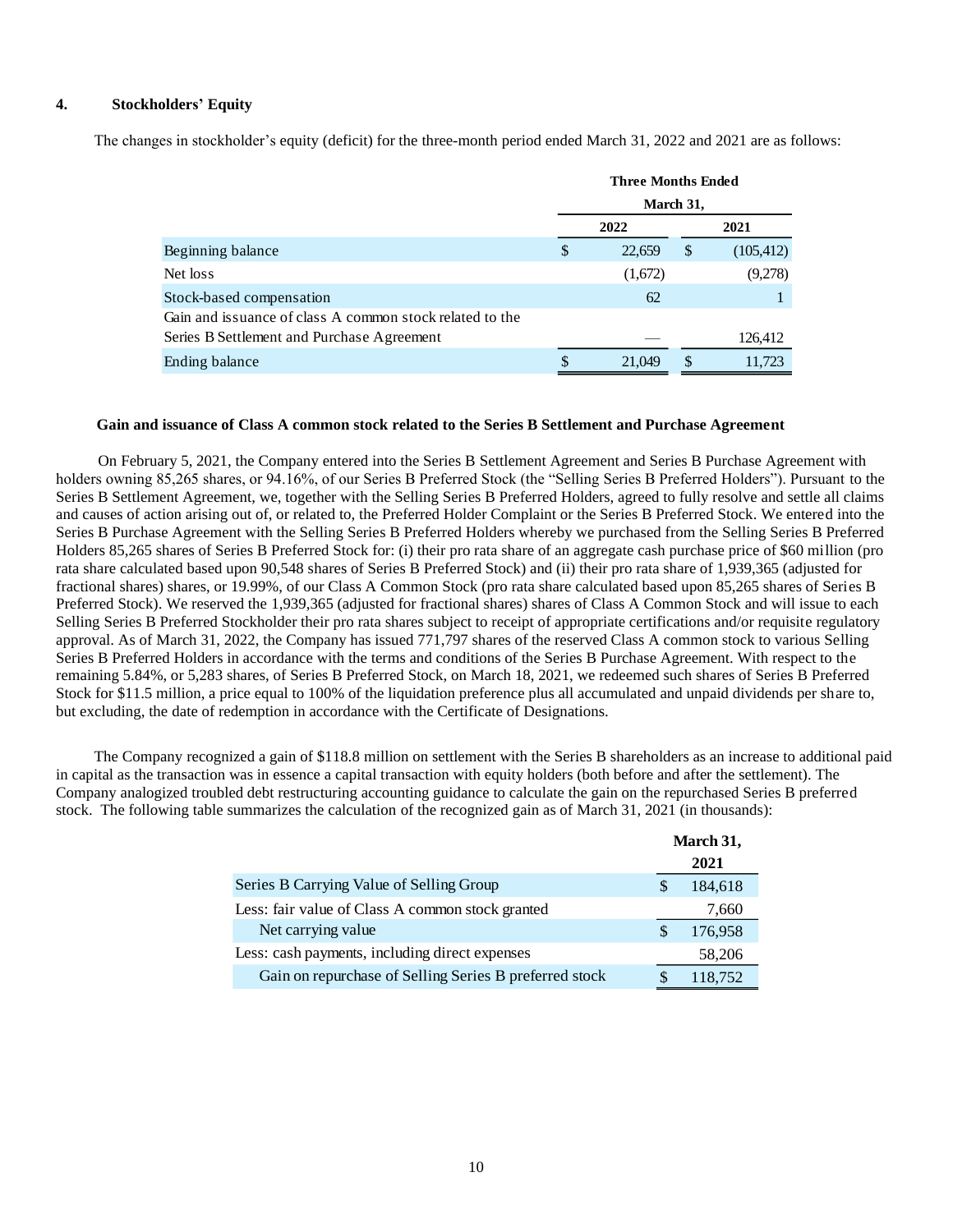# **5. Commitments and Contingencies**

We are subject to certain legal proceedings and/or claims that have arisen in the ordinary course of business and have not been fully adjudicated or settled. In our opinion, we do not have a potential liability related to any current legal proceedings and/or claims that would have a material adverse effect on our financial condition or operating results. However, the results of legal proceedings and/or claims cannot be predicted with certainty. Should we fail to prevail in any of these legal matters and/or claims or should all of these legal matters and/or claims be resolved against us in the same reporting period, the operating results of a particular reporting period could be materially adversely affected.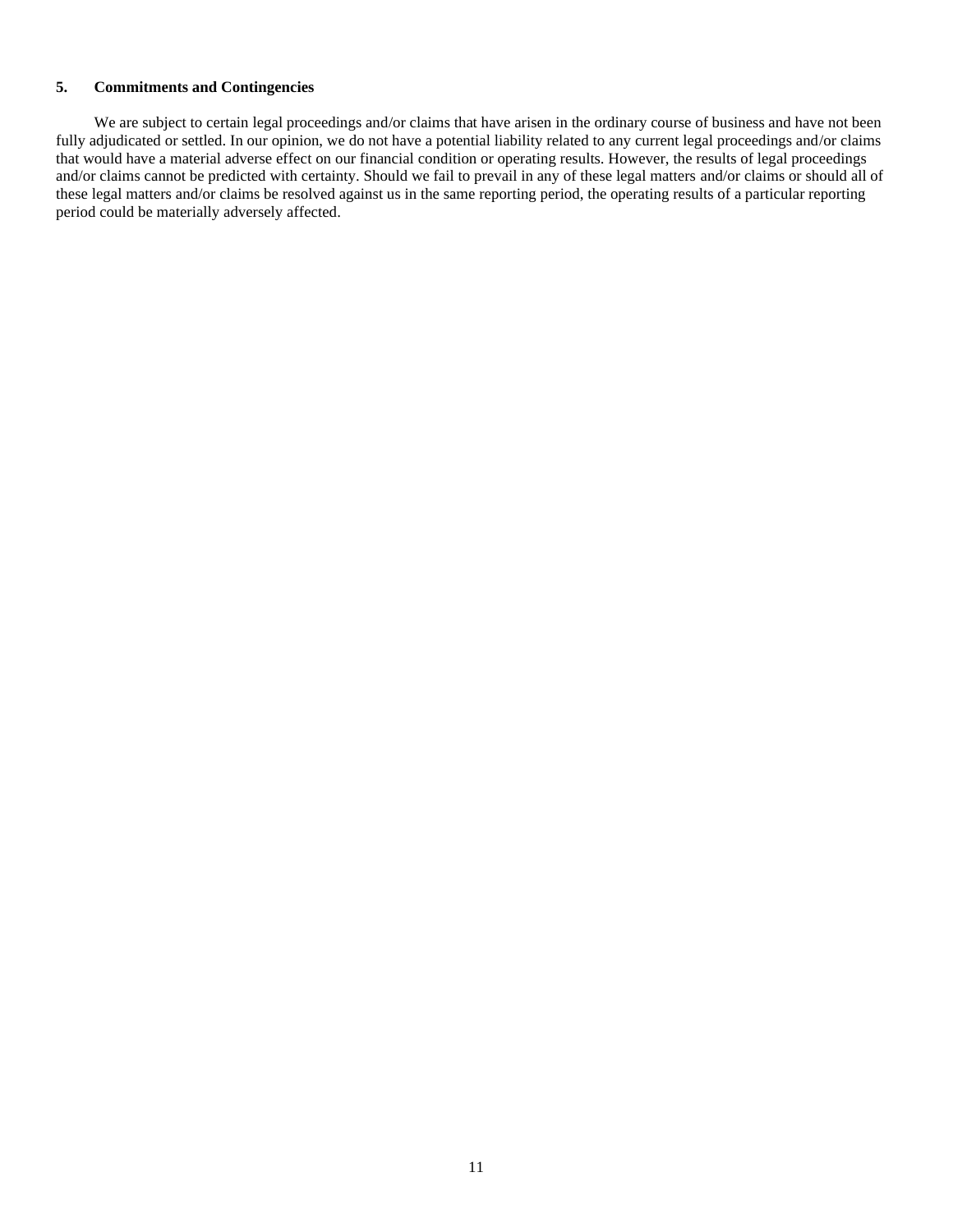# **6. Operating Segments**

We have two reportable segments: radio and television. The following summary table presents separate financial data for each of our operating segments (in thousands):

| March 31,<br>2022<br>2021<br>Net revenue:<br>Radio<br>\$<br>\$<br>38,031<br>21,755<br>Television<br>2,365<br>2,888<br>Consolidated<br>\$<br>\$<br>24,643<br>40,396<br><b>Engineering and programming expenses:</b><br>Radio<br>\$<br>\$<br>6,229<br>5,539<br>Television<br>2,177<br>2,087<br>Consolidated<br>\$<br>\$<br>8,406<br>7,626<br>Selling, general and administrative expenses:<br>Radio<br>\$<br>\$<br>20,146<br>11,579<br>Television<br>1,350<br>1,537<br>Consolidated<br>\$<br>\$<br>21,496<br>13,116<br>Corporate expenses:<br>$\boldsymbol{\$}$<br>$\$\,$<br>3,876<br>2,474<br>Depreciation and amortization:<br>\$<br>Radio<br>\$<br>370<br>348<br>Television<br>328<br>343<br>95<br>102<br>Corporate<br>Consolidated<br>\$<br>793<br>\$<br>793<br>Gain on the disposal of assets, net:<br>\$<br>Radio<br>\$ |            | <b>Three Months Ended</b> |      |  |       |
|-----------------------------------------------------------------------------------------------------------------------------------------------------------------------------------------------------------------------------------------------------------------------------------------------------------------------------------------------------------------------------------------------------------------------------------------------------------------------------------------------------------------------------------------------------------------------------------------------------------------------------------------------------------------------------------------------------------------------------------------------------------------------------------------------------------------------------|------------|---------------------------|------|--|-------|
|                                                                                                                                                                                                                                                                                                                                                                                                                                                                                                                                                                                                                                                                                                                                                                                                                             |            |                           |      |  |       |
|                                                                                                                                                                                                                                                                                                                                                                                                                                                                                                                                                                                                                                                                                                                                                                                                                             |            |                           |      |  |       |
|                                                                                                                                                                                                                                                                                                                                                                                                                                                                                                                                                                                                                                                                                                                                                                                                                             |            |                           |      |  |       |
|                                                                                                                                                                                                                                                                                                                                                                                                                                                                                                                                                                                                                                                                                                                                                                                                                             |            |                           |      |  |       |
|                                                                                                                                                                                                                                                                                                                                                                                                                                                                                                                                                                                                                                                                                                                                                                                                                             |            |                           |      |  |       |
|                                                                                                                                                                                                                                                                                                                                                                                                                                                                                                                                                                                                                                                                                                                                                                                                                             |            |                           |      |  |       |
|                                                                                                                                                                                                                                                                                                                                                                                                                                                                                                                                                                                                                                                                                                                                                                                                                             |            |                           |      |  |       |
|                                                                                                                                                                                                                                                                                                                                                                                                                                                                                                                                                                                                                                                                                                                                                                                                                             |            |                           |      |  |       |
|                                                                                                                                                                                                                                                                                                                                                                                                                                                                                                                                                                                                                                                                                                                                                                                                                             |            |                           |      |  |       |
|                                                                                                                                                                                                                                                                                                                                                                                                                                                                                                                                                                                                                                                                                                                                                                                                                             |            |                           |      |  |       |
|                                                                                                                                                                                                                                                                                                                                                                                                                                                                                                                                                                                                                                                                                                                                                                                                                             |            |                           |      |  |       |
|                                                                                                                                                                                                                                                                                                                                                                                                                                                                                                                                                                                                                                                                                                                                                                                                                             |            |                           |      |  |       |
|                                                                                                                                                                                                                                                                                                                                                                                                                                                                                                                                                                                                                                                                                                                                                                                                                             |            |                           |      |  |       |
|                                                                                                                                                                                                                                                                                                                                                                                                                                                                                                                                                                                                                                                                                                                                                                                                                             |            |                           |      |  |       |
|                                                                                                                                                                                                                                                                                                                                                                                                                                                                                                                                                                                                                                                                                                                                                                                                                             |            |                           |      |  |       |
|                                                                                                                                                                                                                                                                                                                                                                                                                                                                                                                                                                                                                                                                                                                                                                                                                             |            |                           |      |  |       |
|                                                                                                                                                                                                                                                                                                                                                                                                                                                                                                                                                                                                                                                                                                                                                                                                                             |            |                           |      |  |       |
|                                                                                                                                                                                                                                                                                                                                                                                                                                                                                                                                                                                                                                                                                                                                                                                                                             |            |                           |      |  |       |
|                                                                                                                                                                                                                                                                                                                                                                                                                                                                                                                                                                                                                                                                                                                                                                                                                             |            |                           |      |  |       |
|                                                                                                                                                                                                                                                                                                                                                                                                                                                                                                                                                                                                                                                                                                                                                                                                                             |            |                           |      |  |       |
|                                                                                                                                                                                                                                                                                                                                                                                                                                                                                                                                                                                                                                                                                                                                                                                                                             |            |                           |      |  |       |
|                                                                                                                                                                                                                                                                                                                                                                                                                                                                                                                                                                                                                                                                                                                                                                                                                             |            |                           |      |  |       |
|                                                                                                                                                                                                                                                                                                                                                                                                                                                                                                                                                                                                                                                                                                                                                                                                                             | Television |                           | (11) |  | (198) |
| Corporate                                                                                                                                                                                                                                                                                                                                                                                                                                                                                                                                                                                                                                                                                                                                                                                                                   |            |                           |      |  |       |
| Consolidated<br>\$<br>\$<br>(198)<br>(11)                                                                                                                                                                                                                                                                                                                                                                                                                                                                                                                                                                                                                                                                                                                                                                                   |            |                           |      |  |       |
| <b>Recapitalization costs:</b>                                                                                                                                                                                                                                                                                                                                                                                                                                                                                                                                                                                                                                                                                                                                                                                              |            |                           |      |  |       |
| \$<br>Radio<br>\$                                                                                                                                                                                                                                                                                                                                                                                                                                                                                                                                                                                                                                                                                                                                                                                                           |            |                           |      |  |       |
| Television                                                                                                                                                                                                                                                                                                                                                                                                                                                                                                                                                                                                                                                                                                                                                                                                                  |            |                           |      |  |       |
| 420<br>Corporate                                                                                                                                                                                                                                                                                                                                                                                                                                                                                                                                                                                                                                                                                                                                                                                                            |            |                           |      |  |       |
| \$<br>\$<br>Consolidated<br>420                                                                                                                                                                                                                                                                                                                                                                                                                                                                                                                                                                                                                                                                                                                                                                                             |            |                           |      |  |       |
| Other operating expense:                                                                                                                                                                                                                                                                                                                                                                                                                                                                                                                                                                                                                                                                                                                                                                                                    |            |                           |      |  |       |
| \$<br>Radio<br>\$<br>1,181                                                                                                                                                                                                                                                                                                                                                                                                                                                                                                                                                                                                                                                                                                                                                                                                  |            |                           |      |  |       |
| Television                                                                                                                                                                                                                                                                                                                                                                                                                                                                                                                                                                                                                                                                                                                                                                                                                  |            |                           |      |  |       |
| Corporate                                                                                                                                                                                                                                                                                                                                                                                                                                                                                                                                                                                                                                                                                                                                                                                                                   |            |                           |      |  |       |
| Consolidated<br>$\boldsymbol{\$}$<br>$\mathbb{S}$<br>1,181                                                                                                                                                                                                                                                                                                                                                                                                                                                                                                                                                                                                                                                                                                                                                                  |            |                           |      |  |       |
| <b>Operating income (loss):</b>                                                                                                                                                                                                                                                                                                                                                                                                                                                                                                                                                                                                                                                                                                                                                                                             |            |                           |      |  |       |
| \$<br>Radio<br>$\$\,$<br>11,286<br>3,108                                                                                                                                                                                                                                                                                                                                                                                                                                                                                                                                                                                                                                                                                                                                                                                    |            |                           |      |  |       |
| Television<br>(1,479)<br>(881)                                                                                                                                                                                                                                                                                                                                                                                                                                                                                                                                                                                                                                                                                                                                                                                              |            |                           |      |  |       |
| Corporate<br>(3,971)<br>(2,996)                                                                                                                                                                                                                                                                                                                                                                                                                                                                                                                                                                                                                                                                                                                                                                                             |            |                           |      |  |       |
| Consolidated<br>\$<br>\$<br>5,836<br>(769)                                                                                                                                                                                                                                                                                                                                                                                                                                                                                                                                                                                                                                                                                                                                                                                  |            |                           |      |  |       |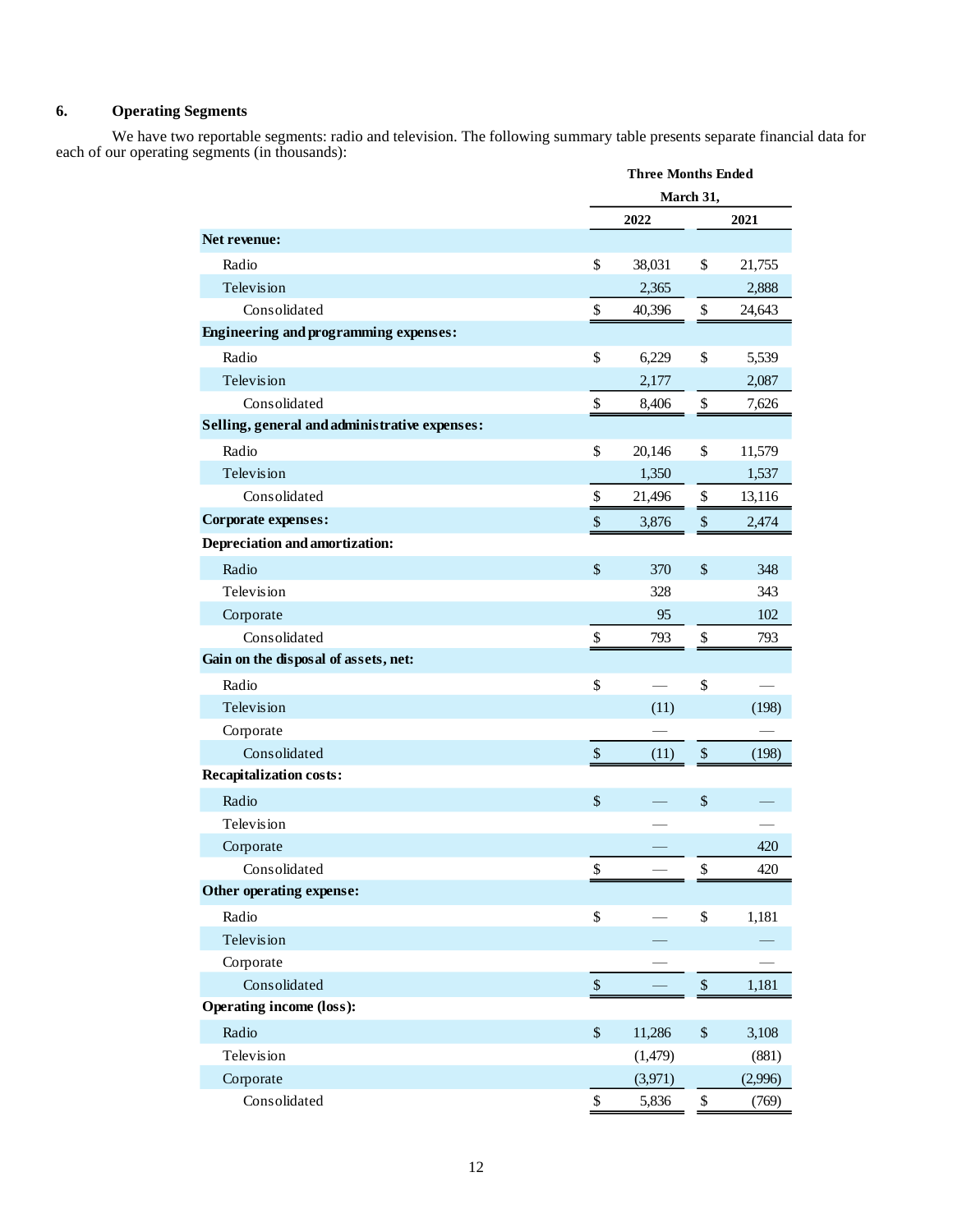|                       | <b>Three Months Ended</b> |    |      |  |  |
|-----------------------|---------------------------|----|------|--|--|
|                       | March 31,                 |    |      |  |  |
|                       | 2022                      |    | 2021 |  |  |
|                       |                           |    |      |  |  |
| Capital expenditures: |                           |    |      |  |  |
| Radio                 | \$<br>387                 | \$ | 202  |  |  |
| Television            | 237                       |    | 321  |  |  |
| Corporate             | 86                        |    | 311  |  |  |
| Consolidated          | \$<br>710                 | \$ | 834  |  |  |

|                      | March 31,    | December 31,  |
|----------------------|--------------|---------------|
|                      | 2022         | 2021          |
| <b>Total Assets:</b> |              |               |
| Radio                | S<br>390,616 | 401,235<br>\$ |
| Television           | 34,152       | 34,903        |
| Corporate            | 8,003        | 8,446         |
| Consolidated         | 432,771      | 444,584<br>S  |

#### **7. \$310 Million Senior Secured Notes Due 2026 and Revolving Credit Facility**

#### *a) \$ 310 million Senior Secured Notes Due 2026*

On February 17, 2021, the Company completed its private offering of \$310.0 million aggregate principal amount of its 9.75% Senior Secured Notes due 2026 (the "Notes"). Interest on the Notes accrues at the rate of 9.75% per annum and is payable semiannually in arrears on March 1 and September 1 of each year, beginning on September 1, 2021. The Notes will mature on March 1, 2026, unless earlier redeemed or repurchased. Prior to September 1, 2023, the Company will be subject to certain premiums, as defined in the Indenture, for certain optional redemption of some or all of the Notes. Further, at any time on or prior to September 1, 2023, we may redeem up to 40% of the aggregate principal amount of the Notes with the proceeds of certain equity offerings. In addition, we may redeem the Notes with the proceeds of certain asset sales. If we experience certain change of control events, noteholders may require us to repurchase all or part of their Notes at 101% of the sum of the principal amount of the Notes, plus any other interest that is accrued and unpaid to, but not including, the repurchase date.

We used the net proceeds of this offering along with cash on hand to (i) repay the outstanding principal amount of the 12.5% Senior Secured Notes due 2017, (ii) repurchase 85,265 shares of our Series B Preferred Stock pursuant to certain agreements entered with holders of 94.16% of our Series B Preferred Stock, (iii) redeem the remaining outstanding 5,283 shares, or 5.84% of our Series B Preferred Stock and (iv) pay related fees and expenses.

The Notes will rank equally with all our existing and future senior indebtedness and senior to all of our existing and future subordinated indebtedness. The Notes and related guarantees will be structurally subordinated to all existing and future indebtedness and other liabilities (including trade payables but excluding intercompany liabilities) of each of our non-guarantor subsidiaries. The Notes and the related guarantees will be secured on a first-priority basis (other than with respect to certain ABL Priority Collateral securing a New Revolving Credit Facility) by a security interest in certain of our and the guarantors' existing and future tangible and intangible assets, subject to certain excluded assets. The Notes and related guarantees will be effectively senior to all of our and our guarantors' existing and future unsecured indebtedness to the extent of the value of the collateral.

The Indenture contains covenants that, among other things, limit the ability of the Company and its restricted subsidiaries to (i) incur additional debt and issue certain preferred stock, (ii) pay certain dividends on, repurchase or make distributions in respect of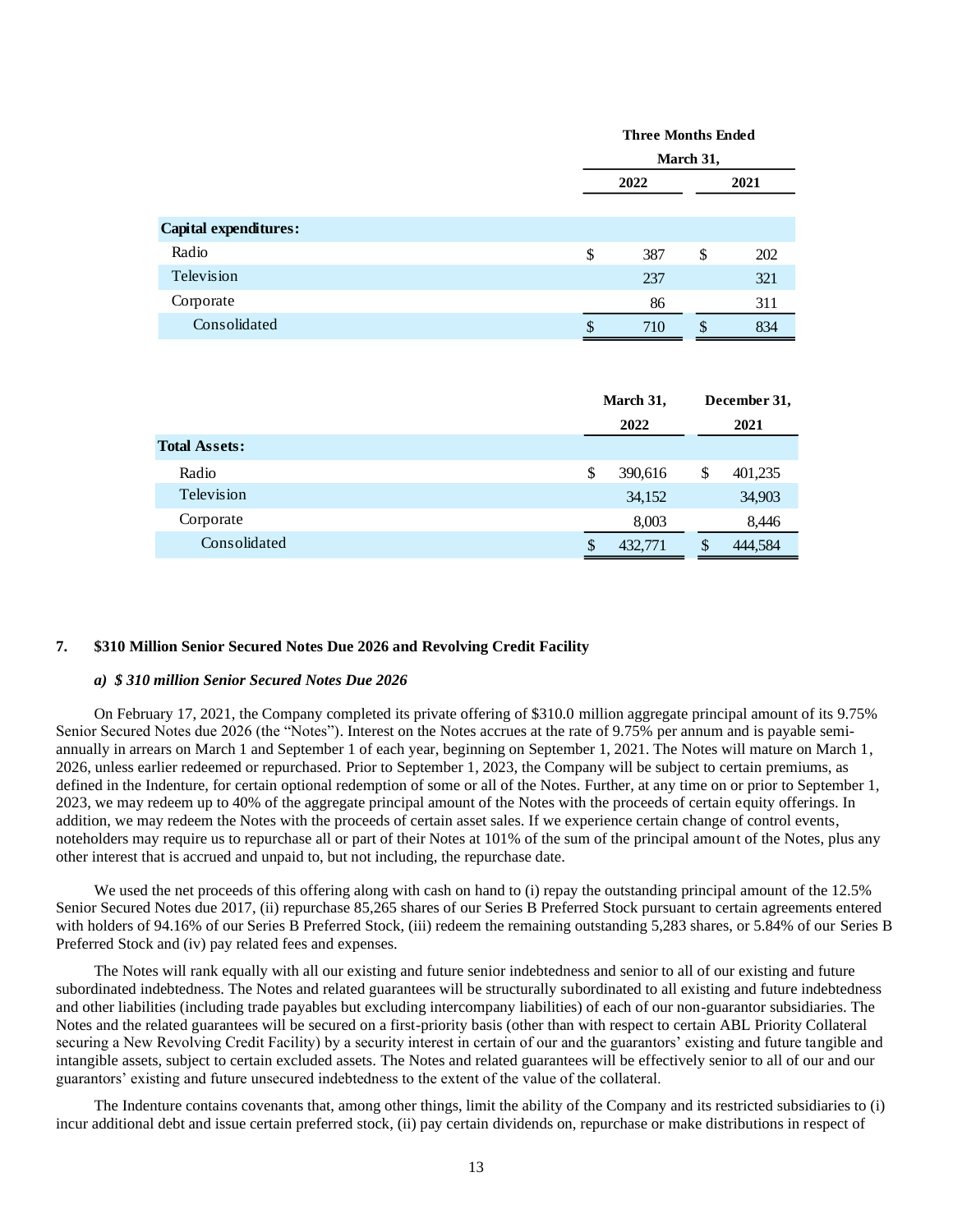their capital stock or make other restricted payments, (iii) make certain investments, (iv) sell or exchange certain assets, (v) enter into transactions with affiliates, (vi) create certain liens and (vii) consolidate, merge or transfer all or substantially all of their assets. These covenants are subject to several exceptions, limitations and qualifications as set forth in the Indenture. The Indenture does not contain any financial covenants.

The Indenture also contains customary events of default including, but not limited to, nonpayment, breach of covenants, and payment or acceleration defaults in certain other indebtedness of the Company or certain of its subsidiaries. Upon an event of default, the holders of not less than 25% in principal amount of the then-outstanding Notes may declare the Notes immediately due and payable, or in certain circumstances, the Notes automatically will become due and immediately payable. At March 31, 2022, the Company had no events of default under the Indenture.

#### *b) Revolving Credit Facility*

Concurrently with the completion of the Notes offering, we entered into a senior secured asset-based revolving credit facility (the "Revolver"), providing for borrowings of up to \$15.0 million subject to compliance with a "borrowing base." We intend to use borrowings under the Revolver, if necessary, to finance working capital needs and other general corporate purposes. As of March 31, 2022, the availability under the Revolver was \$15.0 million.

At the Company's election, the interest rate on borrowings under the Revolver will bear interest at: (a) so long as the Leverage Fall Away Trigger (as defined below) shall not then be continuing, either (i) LIBOR plus a margin of 2.75% (stepping down to 2.50% upon Availability exceeding 33% and 2.25% upon Availability exceeding 66%) or (ii) the base rate plus a margin of 1.75% (stepping down to 1.50% upon Availability exceeding 33% and 1.25% upon Availability exceeding 66%) and (b) following the occurrence and during the continuation of a Leverage Fall Away Trigger, either (i) LIBOR plus a margin of 4.00% (stepping down to 3.75% upon the net leverage ratio reaching 5.0x) or (ii) the base rate plus a margin of 3.00% (stepping down to 2.75% upon the net leverage ratio reaching 5.0x). As of March 31, 2022, the interest rate on the Revolver was either (i) LIBOR plus a margin of 2.25% or (ii) the base rate plus a margin of 1.25%.

All obligations under the Revolver are secured by (a) a first priority lien on all accounts receivable, cash, deposit accounts, and proceeds thereof held by the Company and the guarantors (the "ABL Priority Collateral") and (b) a first lien, pari passu with the holders of the Notes, on all other assets held by the Company and the guarantors. Letters of credit issued under the agreement are required to be collateralized with cash in certain circumstances.

#### **8. Income Taxes**

We are calculating our effective income tax rate using a year-to-date income tax calculation. In assessing the realizability of the deferred tax assets, management considers whether it is more likely than not that some portion or the entire deferred tax assets will not be realized. The ultimate realization of the deferred tax assets is dependent upon the generation of future taxable income during the periods in which those temporary differences become deductible. Management considers the scheduled reversal of deferred tax liabilities, projected future taxable income, and tax planning strategies in making this assessment.

Our income tax expense differs from the statutory federal tax rate of 21% and related statutory state tax rates primarily due to the winding down of tax amortization on certain indefinite-lived intangible assets that do not have any valuation allowance, a release of a valuation allowance on certain US and Puerto Rico deferred tax assets that are now expected to be realized, and a recording of a valuation allowance on certain tax attributes that are expected to be limited as a result of an ownership change that occurred during the quarter.

U.S. Federal jurisdiction and the jurisdictions of Florida, New York, California, Illinois, Texas and Puerto Rico are the major tax jurisdictions where we file income tax returns. The tax years that remain subject to assessment of additional liabilities by the federal, state and local tax authorities are 2017 through 2020. The tax years that remain subject to assessment of additional liabilities by the Puerto Rico tax authority are 2014 through 2020.

Based on our evaluation, we have concluded that there are no material uncertain tax positions requiring recognition in our consolidated financial statements as of March 31, 2022.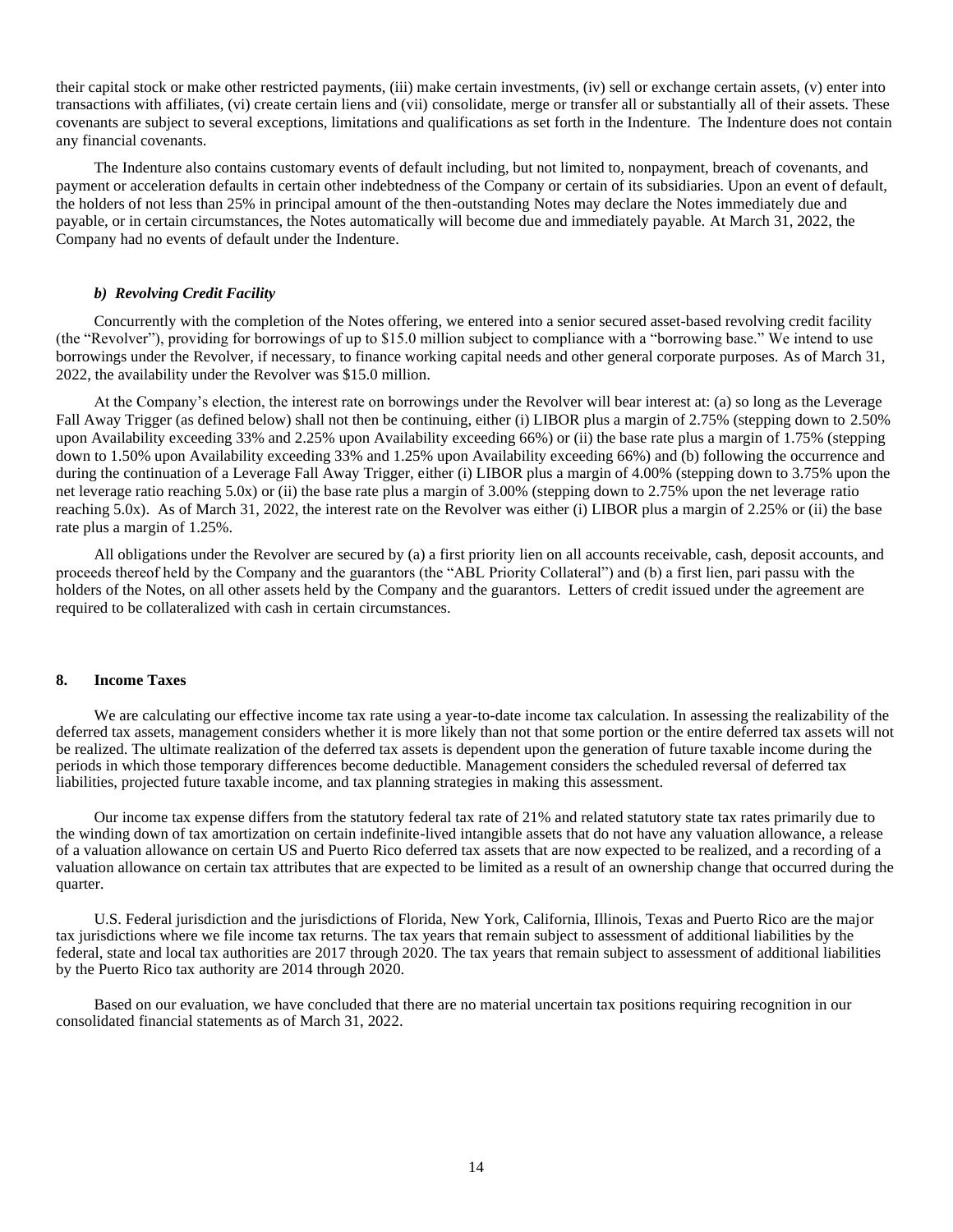#### **9. Fair Value of Financial Instruments**

Cash and cash equivalents, receivables, as well as accounts payable and accrued expenses, and other current liabilities, as reflected in the consolidated financial statements, approximate fair value because of the short-term maturity of these instruments. The estimated fair value of our other long-term debt instruments, approximate their carrying amounts as the interest rates approximate our current borrowing rate for similar debt instruments of comparable maturity, or have variable interest rates.

Fair value estimates are made at a specific point in time, based on relevant market information and information about the financial instrument. These estimates are subjective in nature and involve uncertainties and matters of significant judgment and therefore cannot be determined with precision. Changes in assumptions could significantly affect the estimates.

The fair value of the outstanding Notes is estimated using market quotes from a major financial institution taking into consideration the most recent activity and are considered Level 2 measurements within the fair value hierarchy.

The estimated fair value of our financial instruments is as follows:

|                                              |                   |                 | <b>March 31, 2022</b> | December 31, 2021 |       |
|----------------------------------------------|-------------------|-----------------|-----------------------|-------------------|-------|
|                                              | <b>Fair Value</b> | Carrving        | Fair                  | Carrving          | Fair  |
| <b>Description</b>                           | <b>Hierarchy</b>  | Value<br>Amount |                       | Amount            | Value |
| 9.75% senior secured notes due 2026 (Note 7) | Level 2           | 310.0           | 311.7                 | 310.0             | 321.4 |

#### **10. Employee Retention Credit**

The Employee Retention Credit (the "ERC") was established by the Coronavirus Aid, Relief, and Economic Security Act (the "CARES Act"), P.L. 116-136, in March 2020. It was intended to help businesses retain their workforces and avoid layoffs during the coronavirus pandemic. It provides a per employee credit to eligible businesses based on a percentage of qualified wages and health insurance benefits paid to employees. It works as a refundable payroll tax credit claimed quarterly, and it can provide reductions to payroll taxes or cash refunds. The ERC is available to both for-profit and not-for-profit (NFP) entities, but not every business is eligible. Sections 7001 and 7003 of the Family First Coronavirus Relief Act (FFCRA), states that only employers with fewer than 500 employees that provide paid sick and family leave, up to specified limits, to employees unable to work or telework due to certain circumstances related to COVID-19 may claim tax credits. In addition, two critical tests for eligibility exist — a partial or total government-ordered shutdown, or a decline in gross receipts. The decline in gross receipts test is based on a "significant" decline in gross receipts in quarters of 2020 (more than 50%) and 2021 (more than 20%) compared with the same quarters in 2019.

The CARES Act did not allow businesses that received PPP loans to also claim the ERC, but the Consolidated Appropriations Act, 2021, P.L. 116-260, which was enacted at the end of 2020, retroactively removed the limitation so entities that had applied for or received PPP loans could still get the ERC. The American Rescue Plan Act, P.L. 117-2, provided that the ERC would go through December 31, 2021; however, the ERC was terminated a quarter early by the enactment of the Infrastructure Investment and Jobs Act, P.L. 117-58, at the end of the third calendar quarter of 2021 (for entities other than recovery startup businesses under Sec. 3134(c)(2)).

The Company determined that it could claim a refundable tax credit against its share of Social Security tax equal to 70% of the qualified wages it paid to its employees after December 31, 2020 through May 27, 2021, limited to \$10,000 per employee per calendar quarter in 2021. The Company filed amendments to its payroll tax returns under various Forms 941-X for ERC eligible wages during the period of January 1, 2021 through May 27, 2021 which are still pending review and acceptance by the IRS. During the year-ended December 31, 2021, the Company recognized a \$4.7 million asset on its consolidated balance sheet within prepaid expenses and other current assets which remains on the balance sheet as of March 31, 2022. The Company expects the IRS will review the amended returns in 2022 and return the paid taxes to the Company.

#### **11. Subsequent Events**

#### *Acquisition of FM Radio Station Assets*

On February 10, 2022, the Company announced that it entered into an asset purchase agreement (the "Purchase Agreement") to acquire WPYO(FM) and WSUN(FM), two FM radio broadcast stations (together the "Radio Stations") serving the Orlando and Tampa radio markets, from CXR Radio LLC as divestiture trustee and COX Radio LLC. The stations were held in trust by CXR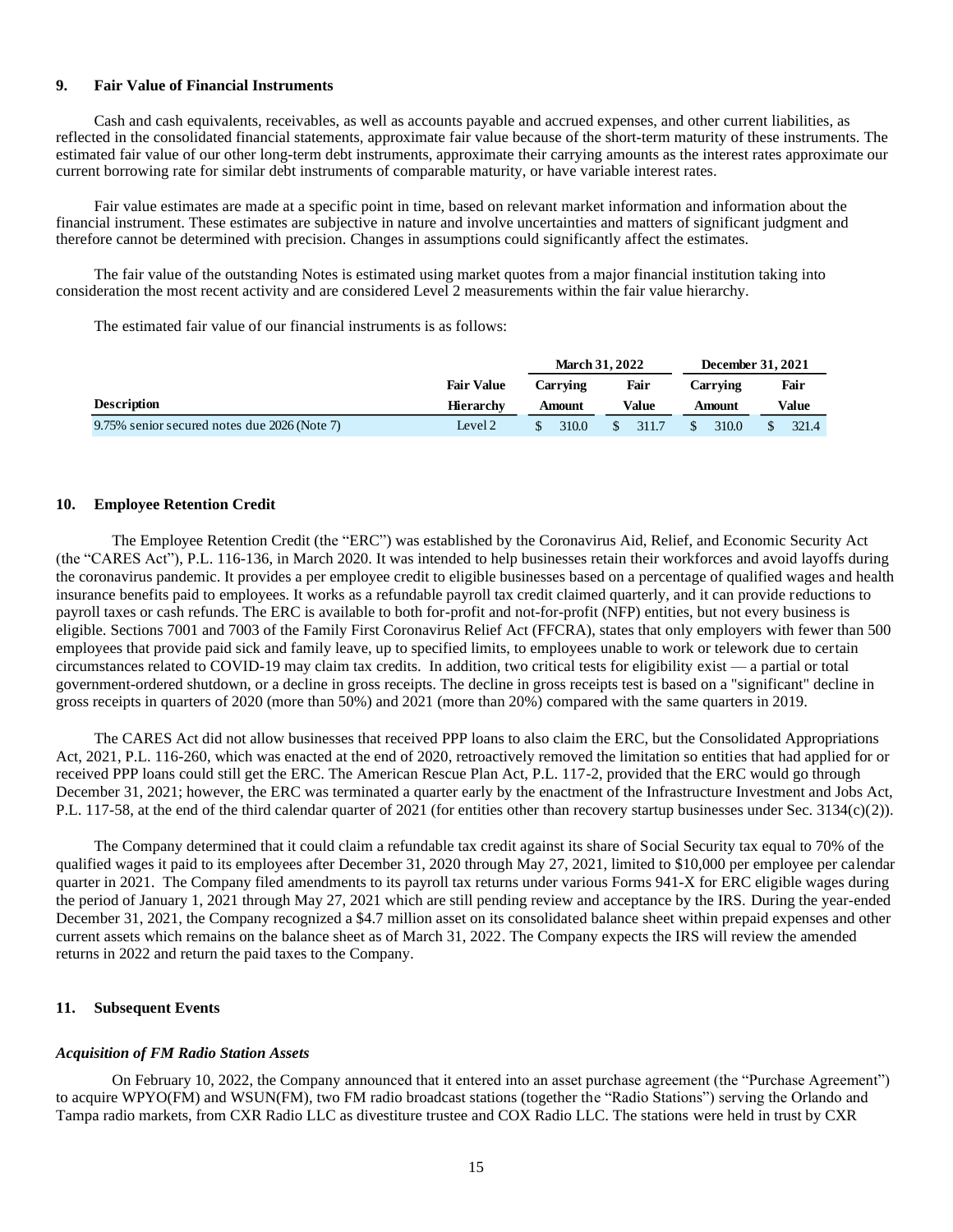Radio as a result of a divestiture trust mandate by the Federal Communications Commission (the "FCC"), which arose from FCC ownership limitations and the sale of Cox Radio in 2019. Pursuant to the Purchase Agreement, Cox Radio, which supported the trust's operation of the Radio Stations, conveyed certain assets, including licenses, permits and authorizations issued by the FCC, leases and contracts used in or related to the operation of the Radio Stations to the Company as part of the transaction.

On April 29, 2022, the Company closed the purchase of the Radio Stations and paid an aggregate purchase price equal to \$12.5 million consisting of (i) cash in the amount of \$11.25 million and (ii) the release of \$1.25 million of escrowed funds to the seller which were funded on February 14, 2022.

In accordance with ASC 805 Business Combinations, the Company must determine whether a transaction or event that results in an entity obtaining control of a set of net assets should be accounted for as a business combination or alternatively as an asset acquisition. The Company is awaiting the finalization of a third-party asset valuation report, in order to assess the fair value of the assets acquired, to conclude, in conjunction with the relevant facts and circumstances surrounding the transaction, if (i) the transaction constitutes the acquisition of a business for which the acquisition method of accounting is applied or (ii) the transaction is accounted for as an acquisition of assets.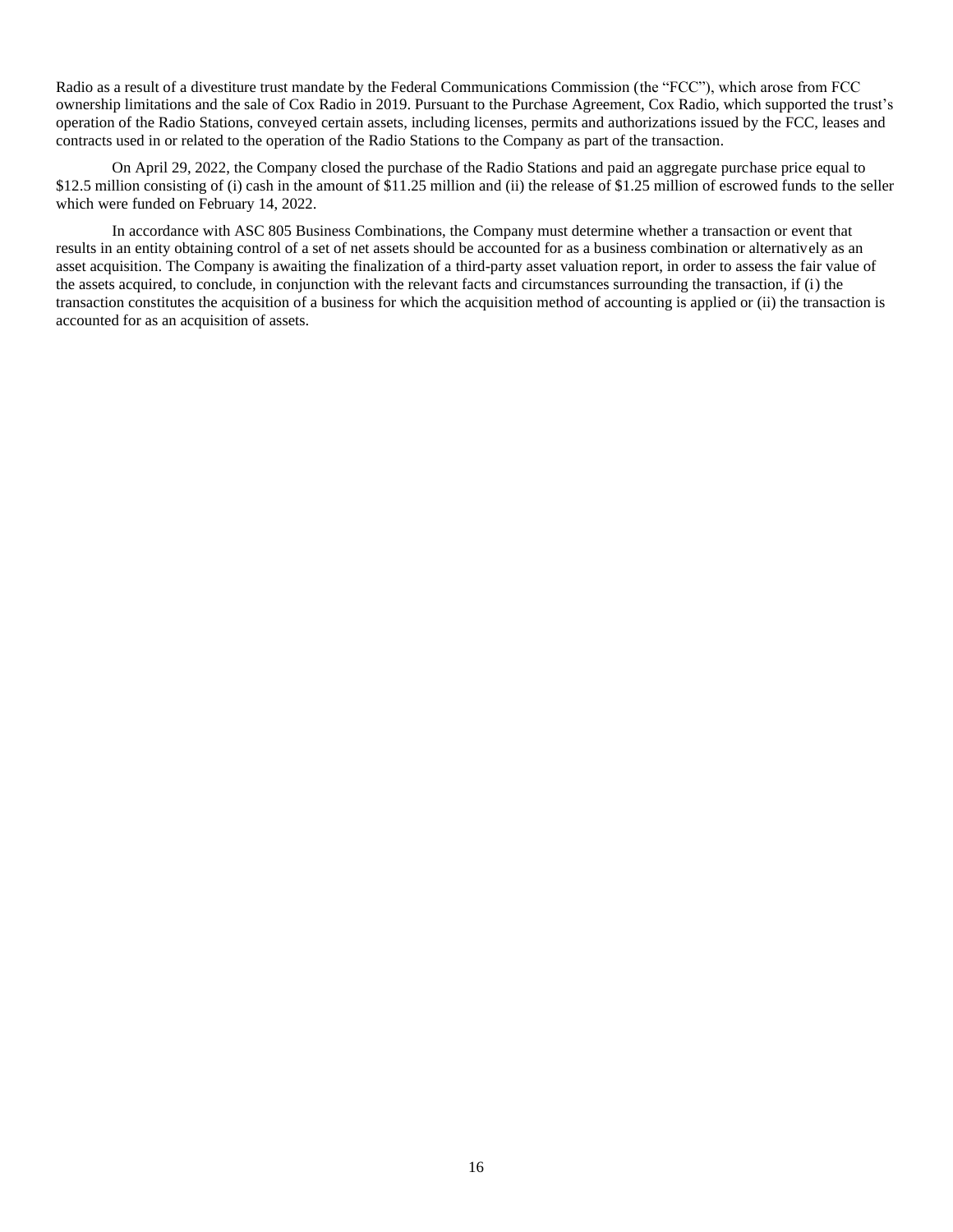# <span id="page-16-0"></span>**Management's Discussion and Analysis of Financial Condition and Results of Operations**

#### *General Overview*

We are a leading Spanish-language media and entertainment company with radio and television operations, together with live concerts and events, mobile, digital, and interactive media platforms, which reach the growing U.S. Hispanic population, including Puerto Rico. We produce and distribute original Spanish-language content, including radio programs, television shows, music and live entertainment through our multi-media platforms. We operate in two reportable segments: radio and television.

We own and operate radio stations located in some of the top Hispanic markets in the United States: Los Angeles, New York, Puerto Rico, Chicago, Miami, San Francisco, Orlando, and Tampa. The Los Angeles and New York markets have the largest and second largest Hispanic populations and are also the largest and second largest radio markets in the United States measured by advertising revenue, respectively. We format the programming of each of our radio stations to capture a substantial share of the Hispanic audience in their respective markets. The U.S. Hispanic population is diverse, consisting of numerous identifiable ethnic groups from many different countries of origin, and each ethnic group has its own musical and cultural heritage. Since the music, culture, customs and Spanish dialects vary from one radio market to another, we strive to maintain familiarity with the musical tastes and preferences of each of the various Hispanic ethnic groups. To accommodate and monetize such diversity, we customize our programming to match the local preferences of our target demographic audience in each market we serve. In addition to our owned and operated radio stations, we operate AIRE Radio Networks, which covers 95% of the coveted U.S. Hispanic market and reaches 15 million listeners in an average week. AIRE Radio Networks is comprised of top-rated stations and shows attracting a broad range of quality listeners allowing advertisers to efficiently reach their target audience. AIRE Radio Networks has over 290 affiliate radio stations serving 80 of the top 100 U.S. Hispanic markets, including 47 of the top 50 U.S. Hispanic markets. For the three months ended March 31, 2022 and 2021, our radio revenue was generated primarily from the sale of local, national, network and digital advertising, and our radio segment generated 94% and 88% of our consolidated net revenue, respectively.

Our television stations and related affiliates operate under the "MegaTV" brand. We broadcast via our owned and operated television stations in South Florida and Puerto Rico and through programming and/or distribution agreements, including nationally on a subscriber basis, which allow us to serve markets representing over 6.9 million households, including over 3.0 million Hispanic households. We have created a unique television format which focuses on entertainment, current events, and variety with high-quality content. Our programming is formatted to capture a larger share of the U.S. Hispanic audience by focusing on our core strengths as an "entertainment" company, thus offering a new alternative compared to the traditional Hispanic television channels. MegaTV's programming is based on a strategy designed to showcase a combination of programs, ranging from televised radio-branded shows to general entertainment programs, such as music, celebrity, news, debate, interviews, and personality-based shows. As part of our strategy, we have incorporated certain of our radio on-air personalities into our television programming. In addition, we have included interactive elements in our programming to complement our Internet websites. We produce over 100 hours of original programming per week. For the three months ended March 31, 2022 and 2021, our television revenue was generated primarily from the sale of local advertising and paid programming and generated 6% and 12% of our consolidated net revenues, respectively.

As part of our operating business, we also maintain multiple Spanish and bilingual websites, including [www.lamusica.com,](http://www.lamusica.com/)  Mega.tv and various station websites that provide content related to Latin music, entertainment, news, and culture, as well as the LaMusica mobile application. The LaMusica mobile application is a music and entertainment video and audio application, that programs an extensive series of short form videos, simultaneously live streams our radio stations, includes hundreds of curated playlists and has tools that enable users to personalize their mobile radio streaming experience. The new video enhancements to our mobile application significantly enhance the audience's engagement level and increases the reach of our mobile offering. In addition, we produce live concerts and events in the United States and Puerto Rico. Concerts generate revenue from ticket sales, sponsorship, and promotions, raise awareness of our brands in the surrounding communities and provide our advertising partners additional opportunities to reach their target audience.

### *Impact of the COVID-19 Pandemic*

In March 2020, the World Health Organization declared the outbreak of COVID-19 a global pandemic. The responses by federal, state and local governments to restrict public gatherings and travel rapidly grew to include stay-at-home orders, school closures and mandatory restrictions on non-essential businesses and services. These measures adversely affected workforces, economies, and financial markets resulting in a significant economic downturn. The COVID-19 pandemic resulted in the temporary disruptions of many of our advertisers' businesses thereby impacting our core source of revenue, which had a material impact on our operations and financial condition. The Company has benefited from a general economic recovery from the COVID-19 pandemic; however, the continuing impact of subsequent COVID-19 variants may result in general economic conditions deteriorating again in the future. Although the Company experienced steady improvements during 2021 and the beginning of 2022, if local, state and federal governments or public and private entities begin to implement additional precautionary or restrictive measures or the pandemic does not end, there may be material adverse effects on our business, results of operations, financial condition and cash flows.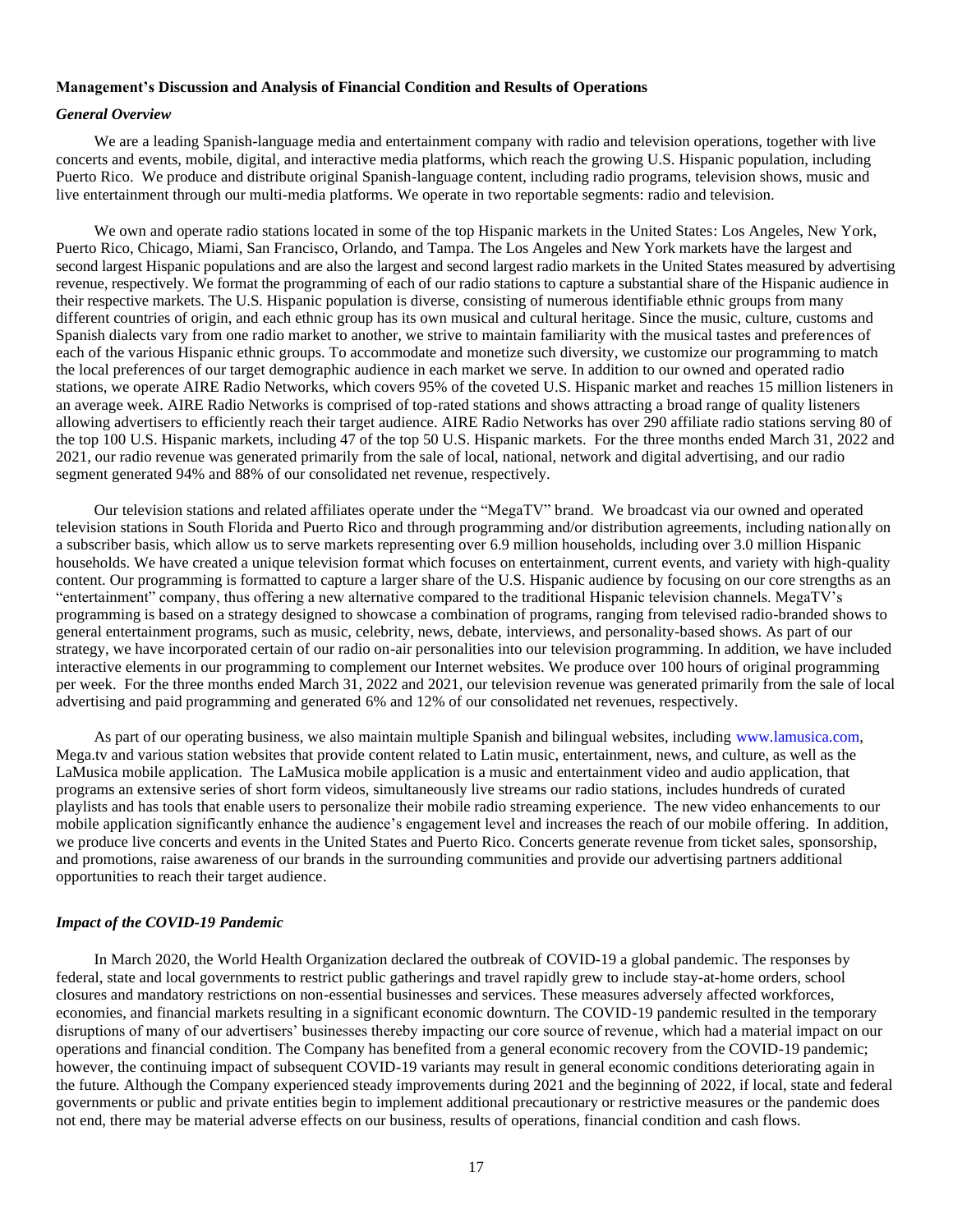# *Business Drivers and Financial Statement Presentation*

The following discussion provides a brief description of certain key items that appear in our consolidated financial statements and general business factors that impact these items.

# *Net Revenue Description and Factors*

Our net revenue is primarily derived from the sale of advertising airtime to local, national and network advertisers. Net revenue is gross revenue less agency commissions, which are generally 15% of gross revenue.

- Local and digital revenue generally consist of advertising airtime sold in a station's local market, as well as the sale of advertising airtime during the streaming of our radio stations, the LaMusica application and our websites either directly to the advertiser or through an advertiser's agency. Local revenue includes local spot sales, integrated sales, sponsorship sales and paid programming (or infomercials). For the three months ended March 31, 2022 and 2021, local and digital revenue comprised 58% and 67% of our gross revenues, respectively.
- National and network revenue generally consists of advertising airtime sold to agencies purchasing advertising for multiple markets. National sales are generally facilitated by our outside national representation firm, which serves as our agent in these transactions. Network sales consist of advertising airtime sold on our AIRE Radio Network platform by our network sales staff. For the three months ended March 31, 2022 and 2021, national and network revenue comprised 17% and 26% of our gross revenues, respectively.

Our net revenue is generally determined by the advertising rates that we are able to charge and the number of advertisements that we can broadcast without jeopardizing listenership/viewership levels. Each station broadcasts a predetermined number of advertisements per hour with the actual number depending upon the format of a particular station and any programming strategy we are utilizing to attract an audience. The number of advertisements we decide to broadcast hourly is intended to maximize the station's revenue without negatively impacting its audience listener/viewer levels. While there may be shifts from time to time in the number of advertisements broadcast during a particular time of the day, the total number of advertisements broadcast on a particular station generally does not vary significantly from year to year.

Our advertising rates are primarily based on the following factors:

- a station's audience share in the demographic groups targeted by advertisers which are measured by ratings agencies, primarily Nielsen;
- the number of stations, as well as other forms of media, in the market competing for the attention of the same demographic groups;
- the supply of, and demand for, advertising time; and
- the size of the market.

Our net revenue is also affected by general economic conditions, competition and our ability to improve operations at our market clusters. Seasonal revenue fluctuations are also common in the broadcasting industry and are primarily due to variations in advertising expenditures by local and national advertisers. Our net revenue is typically lowest in the first calendar quarter of the year.

In addition to advertising revenue, we also generate revenue from barter sales, special events revenue, and other revenue.

- *Barter sales.* We use barter sales agreements to reduce cash paid for operating costs and expenses by exchanging advertising airtime for goods or services. However, we endeavor to minimize barter revenue in order to maximize cash revenue from our available airtime. For the three months ended March 31, 2022 and 2021, barter revenue comprised 3% and 4% of our gross revenues respectively.
- *Special events revenue.* We generate special events revenue from ticket sales, as well as profit-sharing arrangements by producing or co-producing live concerts and events promoted by our radio and television stations. For the three months ended March 31, 2022 and 2021, special events revenue comprised 21% and 0% of our gross revenues respectively.
- *Other revenue.* We receive other ancillary revenue such as syndication revenue from licensing various MegaTV content, subscriber revenue paid to us by cable and satellite providers, rental income from renting available tower space or sub-channels and various other non-broadcast related revenues. For the three months ended March 31, 2022 and 2021, other revenue comprised 1% and 3% of our gross revenues respectively.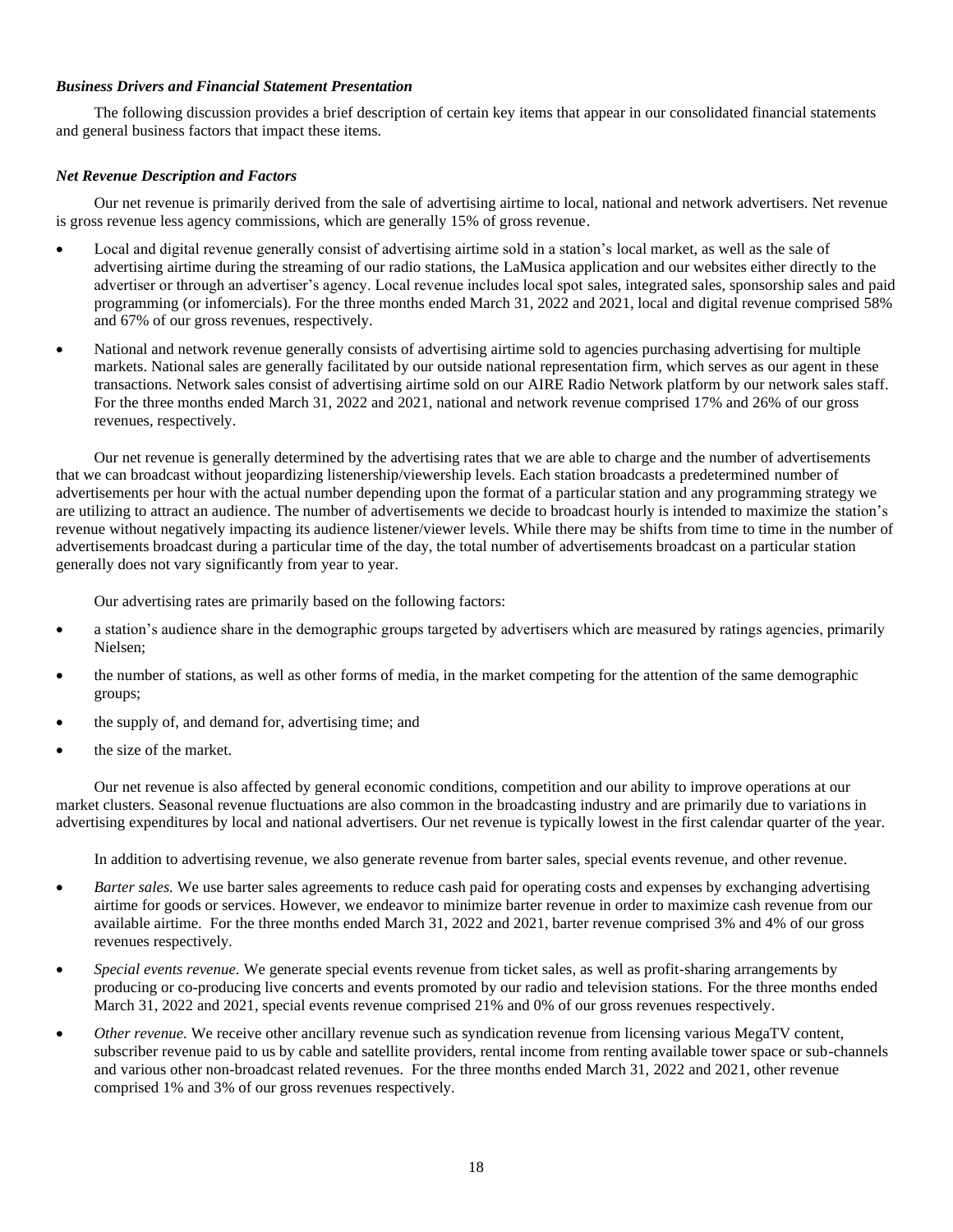# *Operating Expenses Description and Factors*

Our operating expenses consist primarily of (1) engineering and programming expenses, (2) selling, general and administrative and (3) corporate expenses.

- *Engineering and programming expenses*. Engineering and programming expenses are related to the delivery and creation of our programming content on the air. These expenses include compensation and benefits for employees involved in engineering and programming, transmitter-related expenses, originally produced content, on-air promotions, acquired programming, music license fees, and other expenses.
- *Selling, general and administrative expenses*. Selling, general and administrative expenses are related to the costs of selling our programming content and administrative costs associated with operating and managing our stations. These expenses include compensation and benefits for employees involved in selling and administrative functions, commissions, rating services, advertising, barter expenses, facilities expenses, special events expenses, professional fees, insurance, allowance for doubtful accounts, affiliate station compensation and other expenses.
- *Corporate expenses*. Corporate expenses are related to the operations of our corporate offices and matters. These expenses include compensation and benefits for our corporate employees, professional fees, insurance, corporate facilities expenses and other expenses.

We strive to control our operating expenses by centralizing certain functions at our corporate offices and consolidating certain functions in each of our market clusters. In our pursuit to control our operating expenses, we work closely with our local station management and vendors.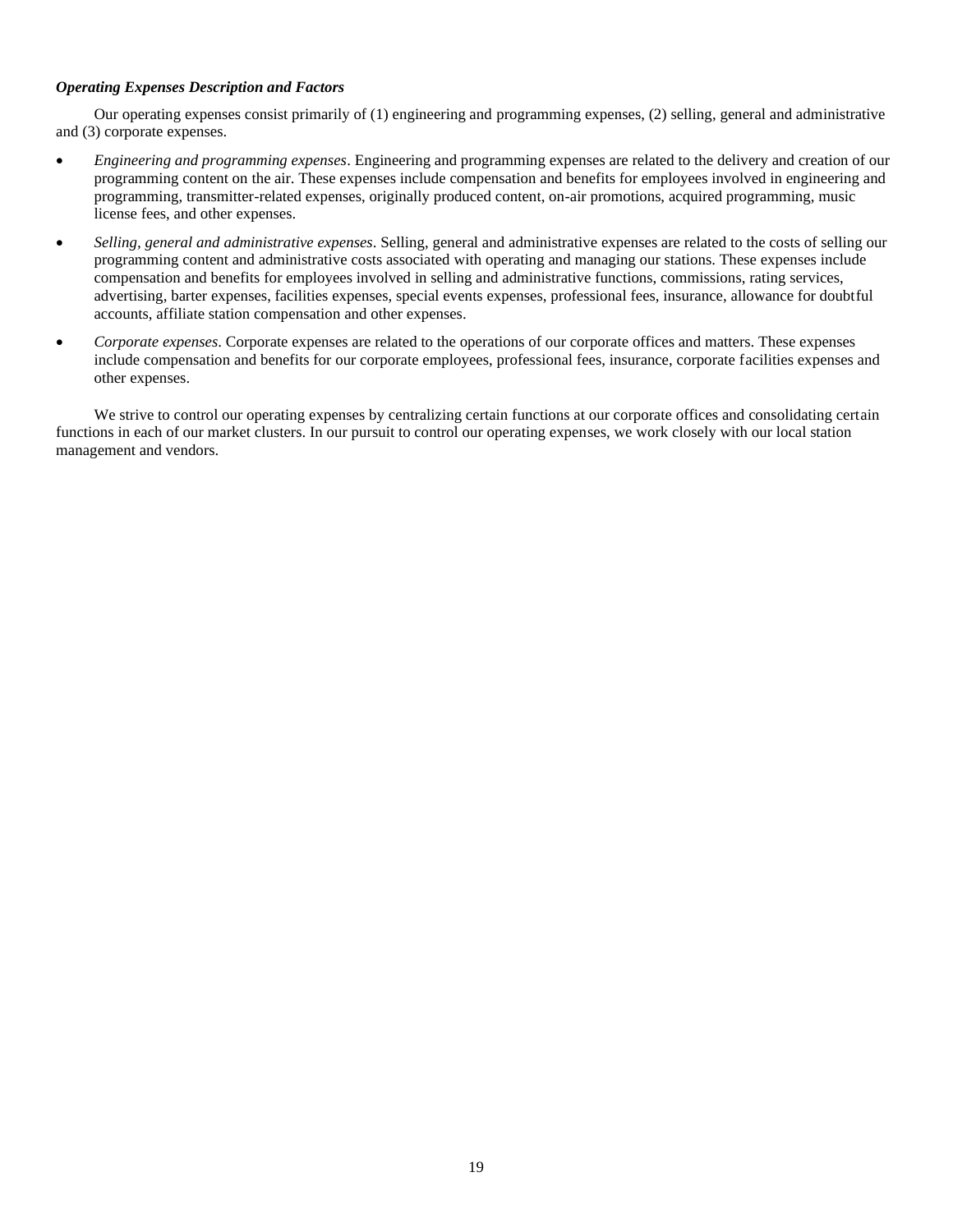# **Comparison Analysis of the Operating Results for the Three Months Ended March 31, 2022 and 2021**

The following summary table presents separate financial data for each of our operating segments (in thousands).

|                                               | <b>Three Months Ended</b> |          |             |         |
|-----------------------------------------------|---------------------------|----------|-------------|---------|
|                                               |                           |          | March 31,   |         |
|                                               |                           | 2022     |             | 2021    |
| <b>Net revenue:</b>                           |                           |          |             |         |
| Radio                                         | \$                        | 38,031   | \$          | 21,755  |
| Television                                    |                           | 2,365    |             | 2,888   |
| Consolidated                                  | \$                        | 40,396   | \$          | 24,643  |
| <b>Engineering and programming expenses:</b>  |                           |          |             |         |
| Radio                                         | \$                        | 6,229    | \$          | 5,539   |
| Television                                    |                           | 2,177    |             | 2,087   |
| Consolidated                                  | \$                        | 8,406    | \$          | 7,626   |
| Selling, general and administrative expenses: |                           |          |             |         |
| Radio                                         | \$                        | 20,146   | \$          | 11,579  |
| Television                                    |                           | 1,350    |             | 1,537   |
| Consolidated                                  | \$                        | 21,496   | \$          | 13,116  |
| Corporate expenses:                           | $\mathbb{S}$              | 3,876    | \$          | 2,474   |
| Depreciation and amortization:                |                           |          |             |         |
| Radio                                         | \$                        | 370      | \$          | 348     |
| Television                                    |                           | 328      |             | 343     |
| Corporate                                     |                           | 95       |             | 102     |
| Consolidated                                  | \$                        | 793      | \$          | 793     |
| Gain on the disposal of assets, net:          |                           |          |             |         |
| Radio                                         | \$                        |          | \$          |         |
| Television                                    |                           | (11)     |             | (198)   |
| Corporate                                     |                           |          |             |         |
| Consolidated                                  | $\mathbb{S}$              | (11)     | $\$$        | (198)   |
| Recapitalization costs:                       |                           |          |             |         |
| Radio                                         | \$                        |          | \$          |         |
| Television                                    |                           |          |             |         |
| Corporate                                     |                           |          |             | 420     |
| Consolidated                                  | \$                        |          | \$          | 420     |
| Other operating expense:                      |                           |          |             |         |
| Radio                                         | \$                        |          | \$          | 1,181   |
| Television                                    |                           |          |             |         |
| Corporate                                     |                           |          |             |         |
| Consolidated                                  | $\mathbb{S}$              |          | $\,$        | 1,181   |
| <b>Operating income (loss):</b>               |                           |          |             |         |
| Radio                                         | \$                        | 11,286   | $\mathbb S$ | 3,108   |
| Television                                    |                           | (1, 479) |             | (881)   |
| Corporate                                     |                           | (3,971)  |             | (2,996) |
| Consolidated                                  | $\mathbb{S}$              | 5,836    | \$          | (769)   |
|                                               |                           |          |             |         |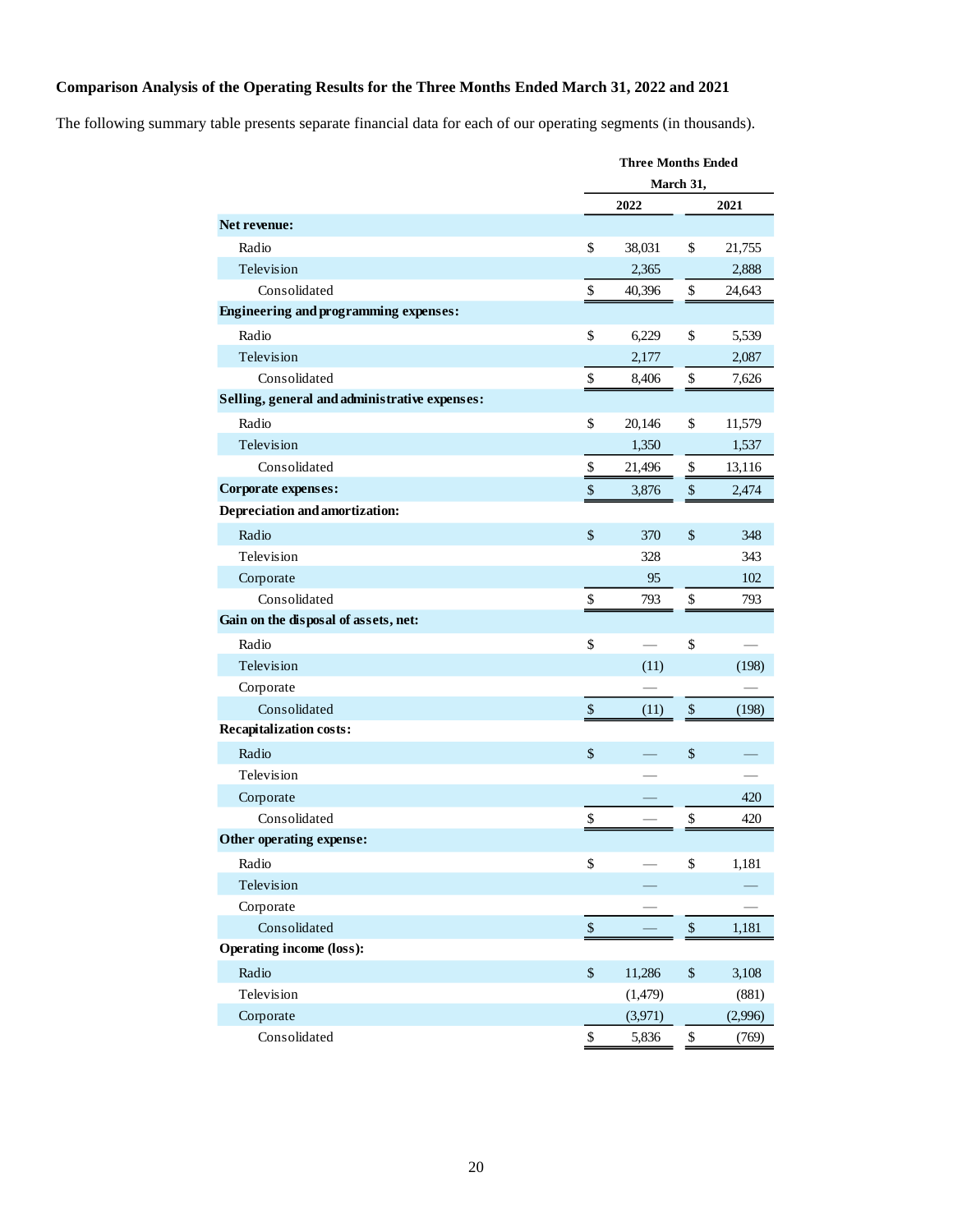The following summary table presents a comparison of our operating results for the three months ended March 31, 2022 and 2021. Various fluctuations illustrated in the table are discussed below. This section should be read in conjunction with our consolidated financial statements and related notes.

|                                                                      | <b>Three Months Ended</b><br>March 31, |         |              |          |
|----------------------------------------------------------------------|----------------------------------------|---------|--------------|----------|
|                                                                      |                                        |         |              |          |
|                                                                      |                                        | 2022    |              | 2021     |
| Net revenue                                                          | $\mathcal{S}$                          | 40,396  | $\mathbb{S}$ | 24,643   |
| Engineering and programming expenses                                 |                                        | 8,406   |              | 7,626    |
| Selling, general and administrative expenses                         |                                        | 21,496  |              | 13,116   |
| Corporate expenses                                                   |                                        | 3,876   |              | 2,474    |
| Depreciation and amortization                                        |                                        | 793     |              | 793      |
| Gain on the disposal of assets                                       |                                        | (11)    |              | (198)    |
| Recapitalization costs                                               |                                        |         |              | 420      |
| Other operating expenses                                             |                                        |         |              | 1,181    |
| Operating income (loss)                                              |                                        | 5,836   |              | (769)    |
| Interest expense                                                     |                                        | (8,223) |              | (7, 865) |
| Dividends on Series B preferred stock classified as interest expense |                                        |         |              | (1,323)  |
| Income tax benefit                                                   |                                        | (715)   |              | (679)    |
| Net loss                                                             | \$                                     | (1,672) | \$           | (9,278)  |

### *Net Revenue*

The increase in our consolidated net revenues of \$15.8 million or 64% was driven by an increase in our radio segment. Our radio segment net revenue increased \$16.3 million or 75% due to increases in special events revenue and local, network, and digital sales. Our television segment net revenue decreased \$0.5 million or 18%, due to lower national, barter, and local sales.

#### *Engineering and Programming Expenses*

Our consolidated engineering and programming expenses increased by \$0.8 million or 10% due to an increase in both our radio and television segment expenses. Our radio segment expenses increased \$0.7 million or 12%, mainly due to increases in compensation and benefits, and music license fees. Our television segment expenses increased by \$0.1 million or 4% due to the decrease in the Puerto Rico production tax credits which were partially offset by decreases in production costs and compensation and benefits.

#### *Selling, General, and Administrative Expenses*

The increase in our consolidated selling, general and administrative expenses of \$8.4 million or 64% was due to an increase in our radio segment, partially offset by a decrease in our television segment. Our radio segment expenses increased \$8.6 million or 74%, primarily due to increases in special event expenses, compensation and benefits, local commissions, advertising and promotions, barter, and travel and entertainment, partially offset by decreases in our allowance for doubtful accounts and professional fees. Our television segment expenses decreased by \$0.2 million or 12% primarily due to decreases in compensation and benefits, barter, and our allowance for doubtful accounts.

#### *Corporate Expenses*

Corporate expenses increased \$1.3 million or 57% primarily due to increases in compensation and benefits, travel and entertainment, and outside services.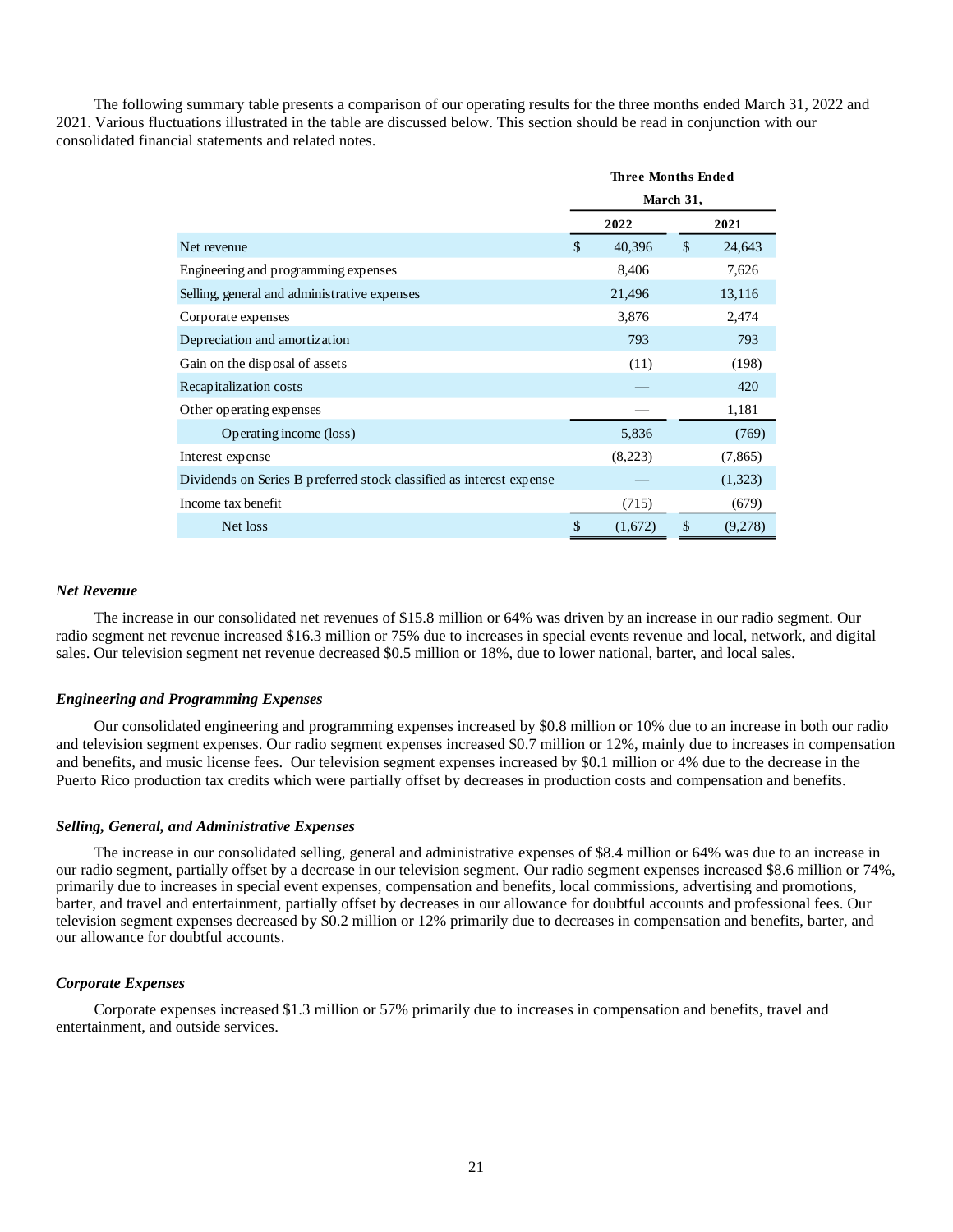# *Operating Income*

The increase in operating income of \$6.6 million was primarily due to the increase in net revenue, the lack of recapitalization costs and other operating expenses, partially offset by increases in engineering, programming, selling, general and administrative and corporate expenses.

# *Interest Expense, net*

The increase in interest expense of \$0.4 million or 5% was primarily due to increased amortization of deferred financing costs.

# *Income Tax Benefit*

The Company recognized an income tax benefit of \$0.7 million during the three months ended March 31, 2022. The increase in the tax benefit was due to the pre-tax book loss generated and the recording of a valuation allowance on state net operating losses.

# *Net Loss*

The decrease in net loss of \$7.6 million was primarily due to the increase in operating income and the reduction of the dividends on Series B preferred stock which were previously classified as interest expense.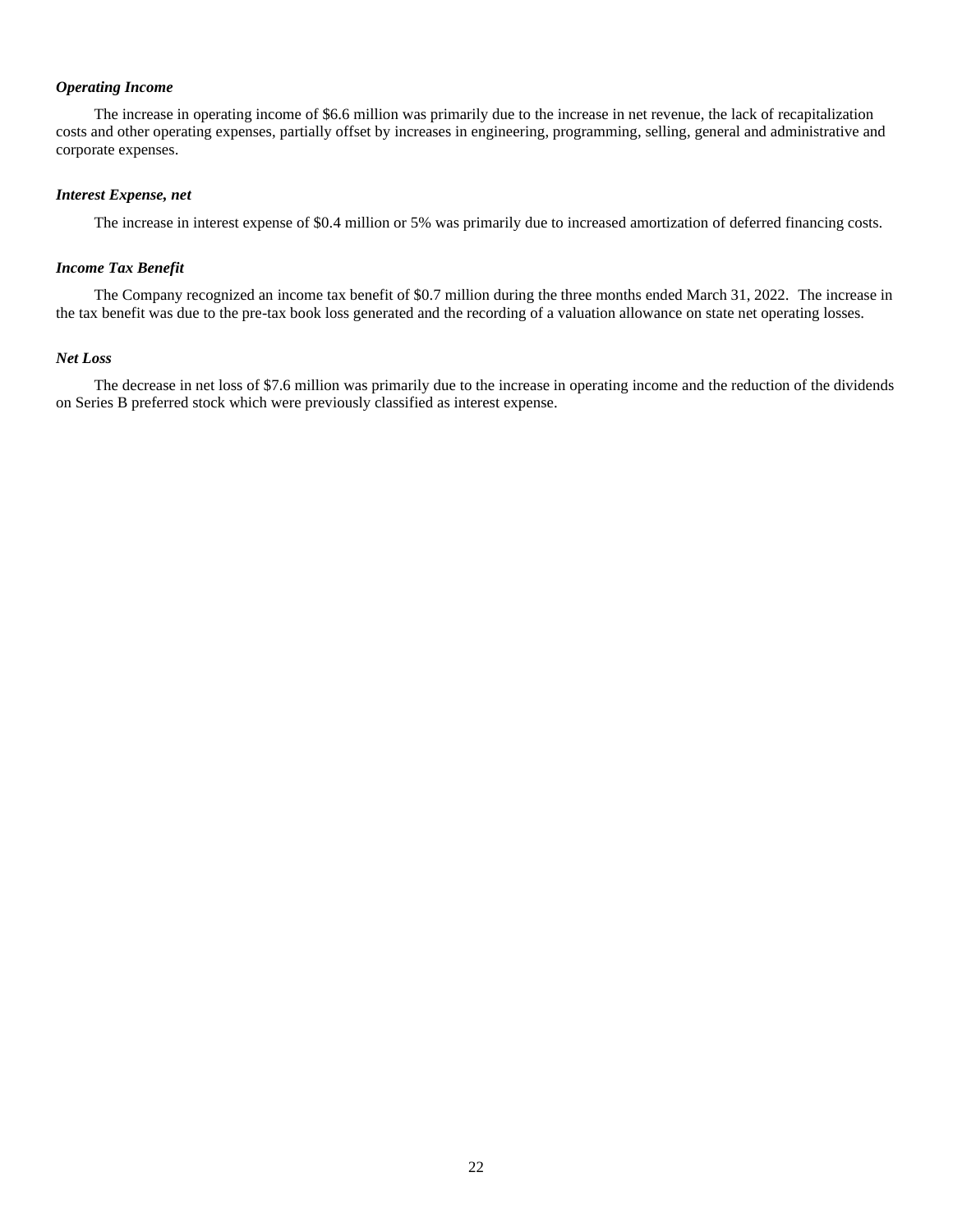## **Liquidity and Capital Resources**

The most important aspects of our liquidity and capital resources as of March 31, 2022 and, as of the date of this Quarterly Financial Reporting Package, are as follows:

- Our senior secured asset-based revolving credit facility provides for borrowings of up to \$15.0 million which is currently undrawn. We intend to use these funds to finance working capital needs and other general corporate purposes, as necessary.
- During the year ended December 31, 2021, the Company determined that it was eligible under the American Rescue Plan Act and filed amendments to its payroll tax returns for \$4.7 million of ERC assistance benefit as a direct offset and reduction to the related eligible compensation and benefits expenses. The Company expects the IRS will review the amended ERC eligible returns in 2022 and return the paid taxes to the Company. These funds and benefits help support the Company's ongoing operations which provide vital information and entertainment to Latino communities.
- On April 29, 2022, the Company closed the purchase of the radio stations in Orlando and Tampa and paid an aggregate purchase price equal to \$12.5 million consisting of (i) cash in the amount of \$11.25 million and (ii) the release of \$1.25 million of previously escrowed funds to the seller.

Although we have access to a \$15 million revolving credit facility, our primary source of liquidity is our current cash and our cash flows from operations. Our cash flows from operations are subject to factors impacting our customers and target audience, such as overall advertising demand, shifts in population, listenership and viewership, demographics, audience tastes and fluctuations in preferred advertising media.

Our strategy is to primarily utilize cash flows from operations to meet our ordinary operating obligations, as well as availability under the revolving credit facility (as needed). Assumptions which underlie management's beliefs with respect to operating activities include the following:

- we will continue to successfully implement our business strategy,
- we will use cash flows from operating activities to fund our operations and pay our expenses (including interest on the Notes), and
- we will not incur any material unforeseen liabilities, including but not limited to taxes, environmental liabilities, regulatory matters, or legal judgments.

We cannot assure you that these assumptions will be realized.

We have evaluated and will continue to evaluate strategic media acquisitions and/or dispositions and strive to expand our media content through distribution, programming, and affiliation agreements to achieve a significant presence with clusters of stations in the top U.S. Hispanic markets. We have engaged and will continue to discuss potential acquisitions and/or dispositions and expansion of our content through media outlets from time to time in the ordinary course of business.

# *Series C Preferred Stock*

As of March 31, 2022, we had 380,000 shares of Series C preferred outstanding. Raúl Alarcón, our Chairman of the Board and Chief Executive Officer, is the beneficial owner of all the shares of Series C preferred stock which are convertible into 760,000 shares of Class A common stock, subject to certain adjustments.

#### *Class A Common Stock*

As of March 31, 2022, we had 5,041,878 shares of Class A common stock outstanding.

#### *Class B Common Stock*

As of March 31, 2022, we had 2,340,353 shares of Class B common stock outstanding, which have ten votes per share. Raúl Alarcón, our Chairman of the Board and Chief Executive Officer, has voting control over all but 350 shares of the Class B common stock.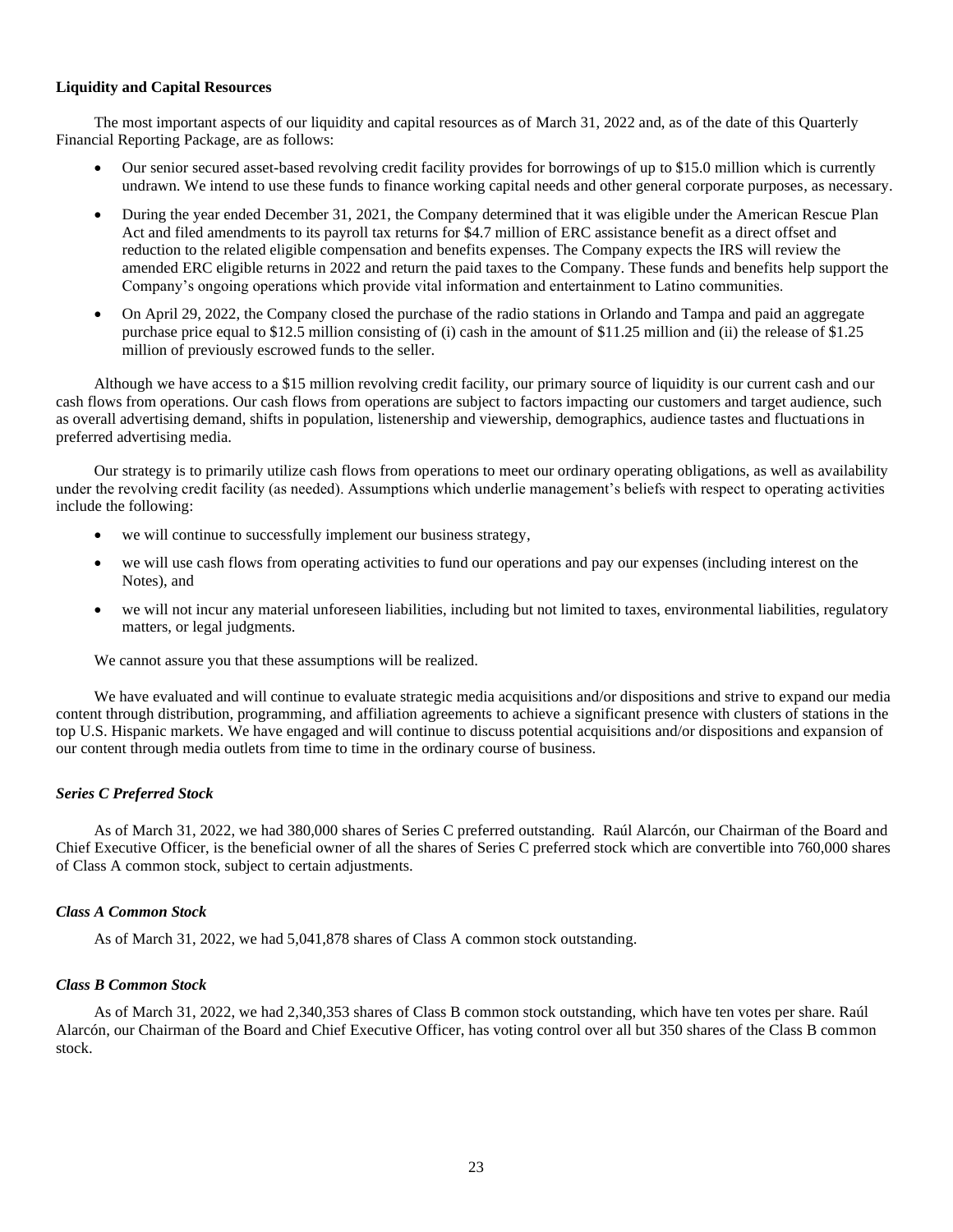### *Record Holders*

As of March 31, 2022, there were approximately 100 record holders of our Class A common stock, three record holders of our Class B common stock and one record holder of our Series C preferred stock. These figures do not include an estimate of the indeterminate number of beneficial holders whose shares may be held of record by brokerage firms and clearing agencies. There is no established public trading market for our Class B common stock or our Series C preferred stock. Our Class B common stock is convertible into our Class A common stock on a share-for-share basis, and each share of the Series C preferred stock is convertible into two shares of Class A common stock.

## **Summary of Capital Resources**

The following summary table presents a comparison of our capital resources for the three months ended March 31, 2022 and 2021, with respect to certain of our key measures affecting our liquidity. The changes set forth in the table are discussed below. This section should be read in conjunction with the unaudited condensed consolidated financial statements and accompanying notes.

|                                                      | <b>Three Months Ended</b> |           |               |          |         |
|------------------------------------------------------|---------------------------|-----------|---------------|----------|---------|
|                                                      |                           | March 31, | <b>Change</b> |          |         |
|                                                      |                           | 2022      |               | 2021     | \$      |
| Capital expenditures:                                |                           |           |               |          |         |
| Radio                                                | \$                        | 387       | \$            | 202      | 185     |
| Television                                           |                           | 237       |               | 321      | (84)    |
| Corporate                                            |                           | 86        |               | 311      | (225)   |
| Consolidated                                         |                           | 710       | \$.           | 834      | (124)   |
|                                                      |                           |           |               |          |         |
| Net cash flows provided by operating activities      | \$                        | 4,942     | \$            | 6,313    | (1,371) |
| Net cash flows used in investing activities          |                           | (1,877)   |               | (572)    | (1,305) |
| Net cash flows used in financing activities          |                           |           |               | (19,037) | 19,037  |
| Net increase (decrease) in cash and cash equivalents |                           | 3,065     |               | (13,296) |         |

#### *Capital Expenditures*

Changes in capital expenditures were mostly attributable to a decrease in the acquisition of corporate and television cybersecurity assets, a decrease in television studio and technical equipment offset by investments in radio related transmitters, and studio and technical equipment.

#### *Net Cash Flows Provided by Operating Activities*

Changes in our net cash flows provided by operating activities were primarily a result of decreases in working capital and improvement to operating income.

#### *Net Cash Flows Used in Investing Activities*

Changes in our net cash used in investing activities were the result of making a deposit towards the acquisition of the Orlando and Tampa radio stations.

#### *Net Cash Flows Used in Financing Activities*

Changes in our net cash used in financing activities were a result of the paydown of our 12.5% senior secured notes, the repurchase and redemption of our Series B preferred stock and the issuance of our 9.75% senior secured notes due 2026 in February 2021.